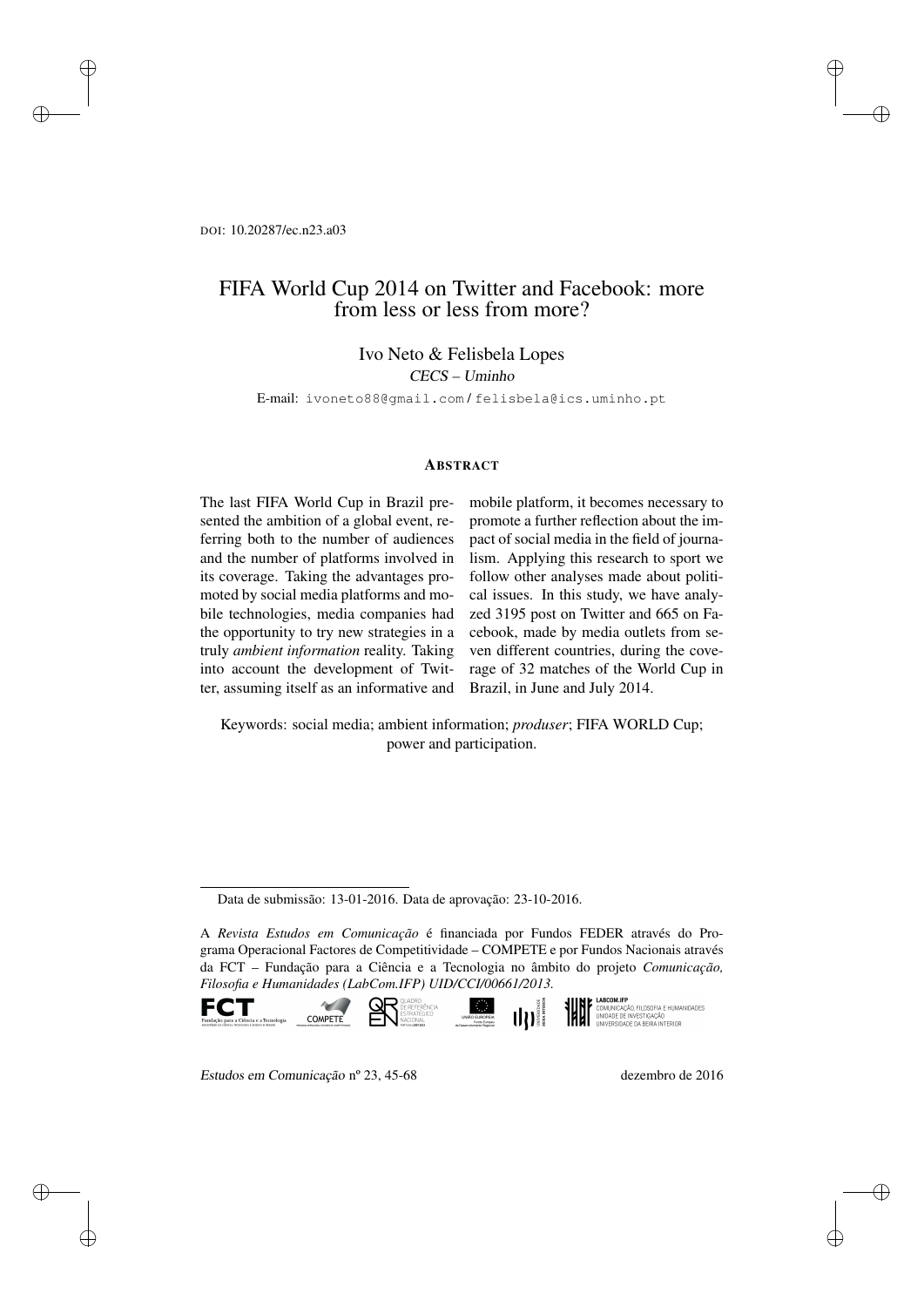✐

✐

✐

# FIFA World Cup 2014 no Twitter e Facebook: mais com menos ou menos com mais ?

#### RESUMO

O último campeonato do Mundo FIFA, que se realizou no Brasil, apresentou a ambição de um evento global, tanto ao nível das audiências como nas plataformas utilizadas na sua cobertura. Aproveitando as vantagens promovidas pelas plataformas de media social e os periféricos móveis, as empresas mediáticas tiveram a oportunidade de experimentar novas estratégias, numa realidade marcada pela *ambient information*. Tendo em conta o desenvolvimento do Twitter, que se assume cada vez mais como uma plataforma informativa móvel, é necessário refletir sobre o impato das media sociais no campo do jornalismo. Aplicando esta pesquisa ao desporto, seguimos outras análises feitas em questões relacionadas com a política. Neste estudo, analisámos 3195 posts no Twitter e 665 no Facebook feitos por meios de sete países diferentes, durante a cobertura de 32 partidas do Campeonato do Mundo do Brasil, em junho e julho de 2014.

Palavras-chave: media sociais; informação ambiente; *produser*; FIFA WORLD Cup; poder e participação.

## THE WORLD CUP OF MULTIPLE PLATFORMS: #TAKE PART OF #THE GLOBAL STADIUM

F IFA World Cup, which takes place every four years, is the most awaited moment by all football lovers. For two years, teams from every continent compete for 32 places, dreaming about the presence in this football's world stage. In 2014 it was Brazil to receive stars like Cristiano Ronaldo, Lionel Messi and Arjen Robben. For over a month, the full stadiums are followed by millions of viewers, making this competition a truly global event  $<sup>1</sup>$ .</sup>

✐

✐

✐

<sup>1.</sup> Of the 3 million tickets sold for the final stage of the competition, nearly 40% wer e allocated to foreigners. To this number we may join the spectators from countries not qualified to this stage of the competition. According to the report produced by FIFA, on the very first journey in which 32 teams were still competing, a number of records were broken regarding the television coverage. For example, 27 million TV viewers watched the match between Italy and England, beating records of audience of these two countries. Also the United States, where football still seeks to achieve the popularity of sports like American Football or Basketball, recorded the largest increase in audience during the last World Cup, according to FIFA data.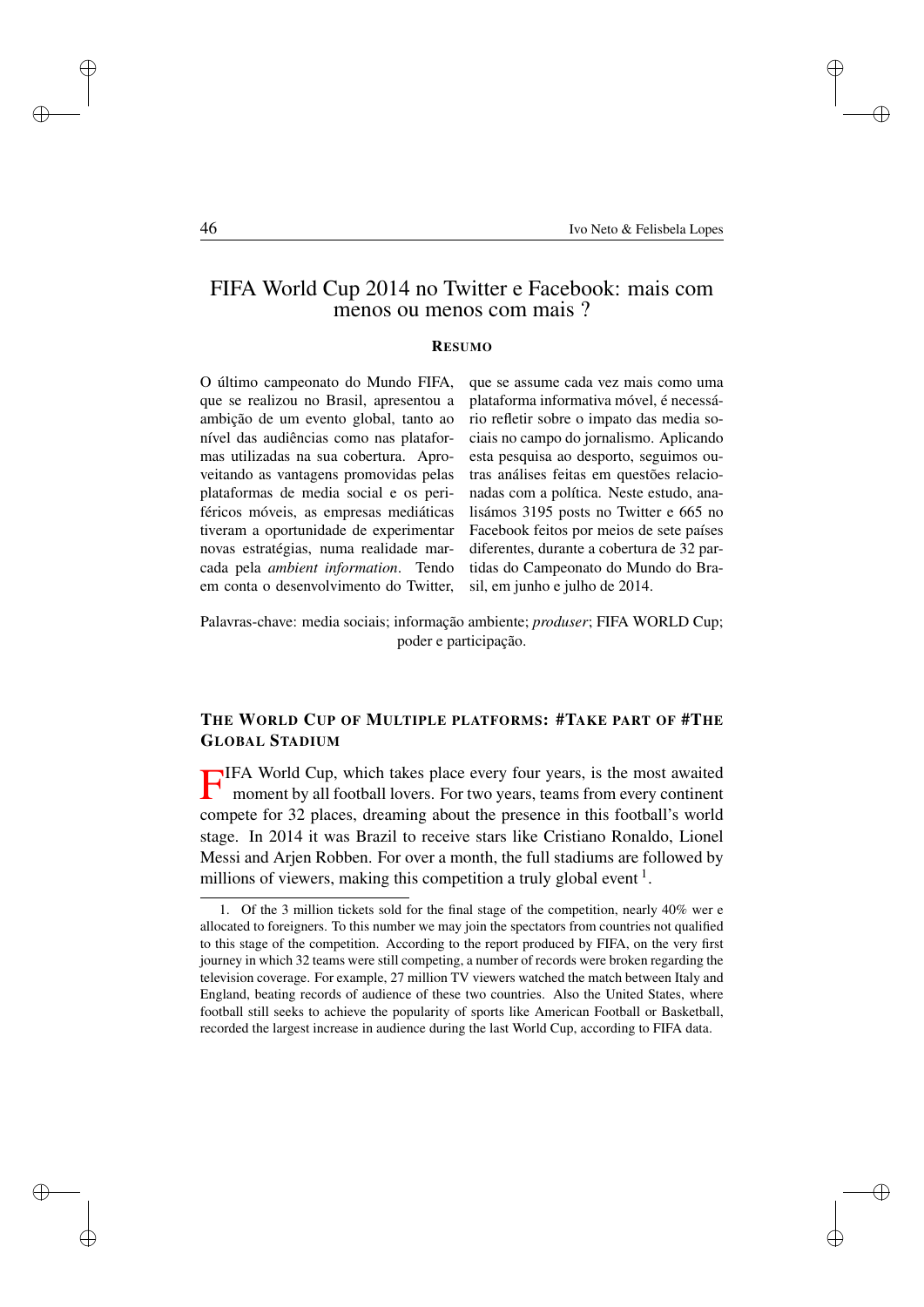✐

✐

✐

In addition to the sportive profile of the most important football competition in the world we paid a particular attention to the media coverage of this event. The development of digital technologies experienced in the 2010's competition, with the focus on social media, raised a number of expectations for the competition in 2014.

FIFA did not miss the opportunity to promote their biggest event by using various information platforms, marked by a multimedia profile, allowing us to send different content within instants. One such example was the official application developed by the institution that manages football all over the world. In June  $12<sup>th</sup>$ , 2014, days before the official start of the competition, it was possible to find the following statement on FIFA's official website:

"The official app of the FIFA World Cup was launched with a worldwide exclusive coverage, which means that fans can take the biggest event of international football to where they are. The application, launched in December 2013, has been fully updated and is ready for the opening match of the tournament".

The justification used to create this official application, according to this organization, is the changing pattern of consumer's habits, promoted by the emergence of "second screen"tools: "Now consumers use smartphones and tablets to get more involved, especially in regard to sports content". Through the multiplatform reality, users were invited to follow the latest news, photos, and videos and to follow in real time, regardless of location, the best moments of each match.

The concern to create a symbiosis between mobile platforms and the potential of social media is even clearer if we consider the creation of the hashtags #Copa2014 (#Worldcup2014) and #Façaparte (#takeparte), together with others specifically developed for each match. This association between the various platforms, a kind of "virtual ticket"to the "FIFA Virtual Stadium", a social center, online and mobile, aimed to create a community environment enabling "interaction with friends, people all over the world, players, coaches and celebrities in social media feeds (...)".

The Global Stadium concept was the clear evidence of a multiplatform communication, taking advantage of the potential of a media environment marked by the convergence of content and platforms. The real-time and mul✐

✐

✐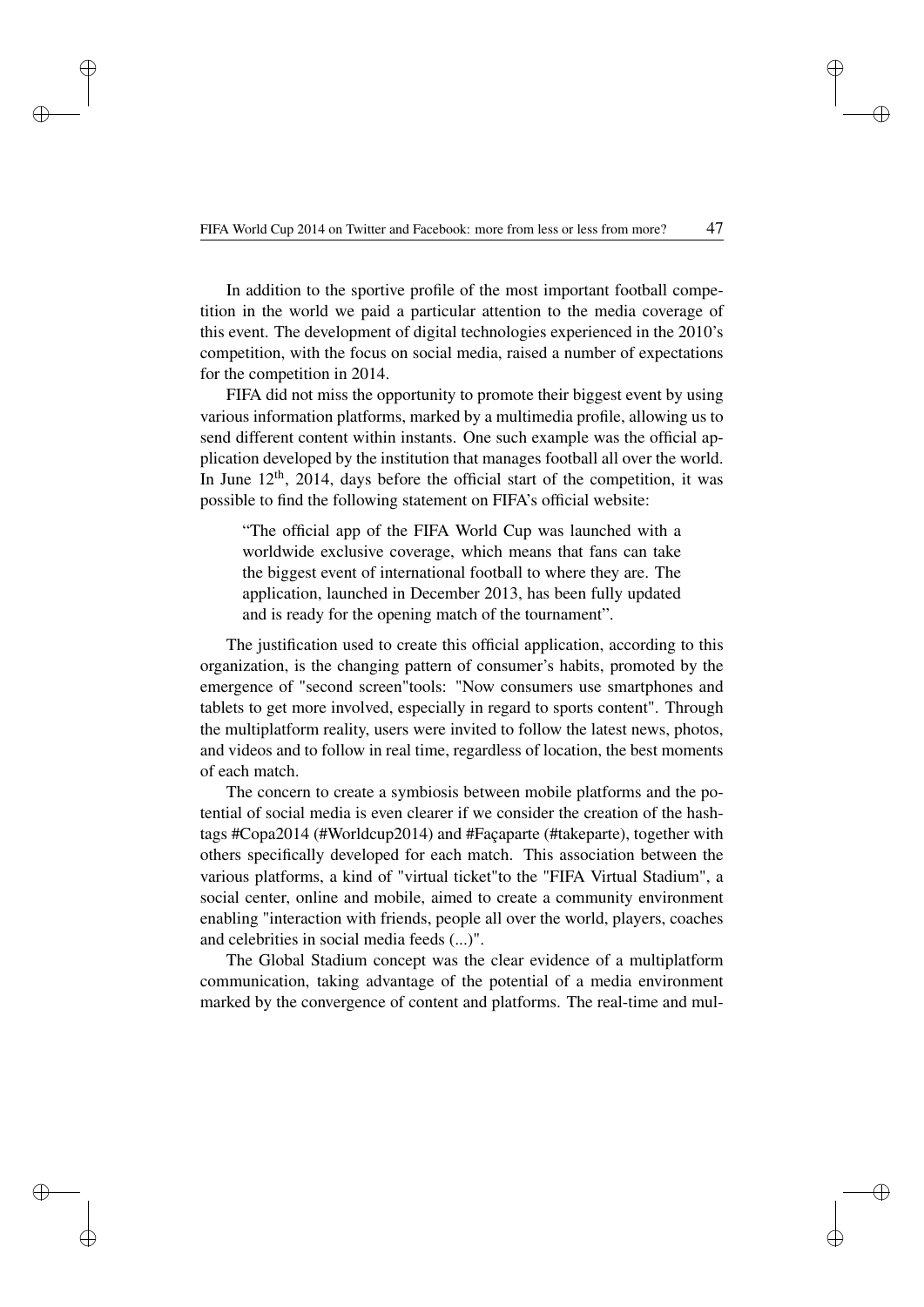✐

✐

✐

timedia communication were the basis for the construction of a virtual community around this event:

"In the Global Stadium you are the first to watch the goals and can also follow the match with a *minute by minute* narration. Our external social media platforms also include Twitter, Facebook, YouTube and Instagram. We ask everyone to use the hashtag # FaçaParte to all together experience FIFA World Cup".

If we consider the evaluation made by FIFA we see that this effort was rewarded by the good reception it had. On June  $24<sup>th</sup>$ ,  $2014$ , even during the competition, Matt Stone, in charge of digital communication in FIFA, was clear by stating that: "We are on track to exceed the record audience of the FIFA World Cup 2010, 150 million people consuming content of FIFA".

The media, which took the opportunity raised from the World Cup to give their public a new approach to watch a football match, also followed the behaviour promoted by FIFA. Using the case of RTP and the BBC we understand a similar approach to that taken by FIFA.

With regard to RTP, the PSM in Portugal, the strategy developed for this competition held the promise to "show other football angles, either in direct matches or in the repetitions". Users were also asked to compare players and teams and share everything with their friends on social media. The reality of multiplatforms was even clearer by the presence on social media like Facebook, Twitter, YouTube and Instagram. As FIFA, hashtags were also created for the coverage of this competition.

Looking to the example from BBC, the idea of convergence and real-time information was even clearer. In an article entitled *World Cup 2014: Digital Coverage* was launched the following proposal: "From Manaus to Macclesfield and Rio to Rickmansworth, BBC Sport's dedicated live World Cup page will bring fans together and put them at the heart of the action. It will combine all the BBC's live digital coverage in one place, allowing audiences to access live video, radio and text updates wherever and whenever they want". For this very purpose to be fulfilled, the British operator intended to explore the potential of social networks, the BBC iPlayer and more traditional platforms such as television or radio.

Thus we believe that it is important to understand how the new digital information technologies were used for this competition. In this specific work

✐

✐

✐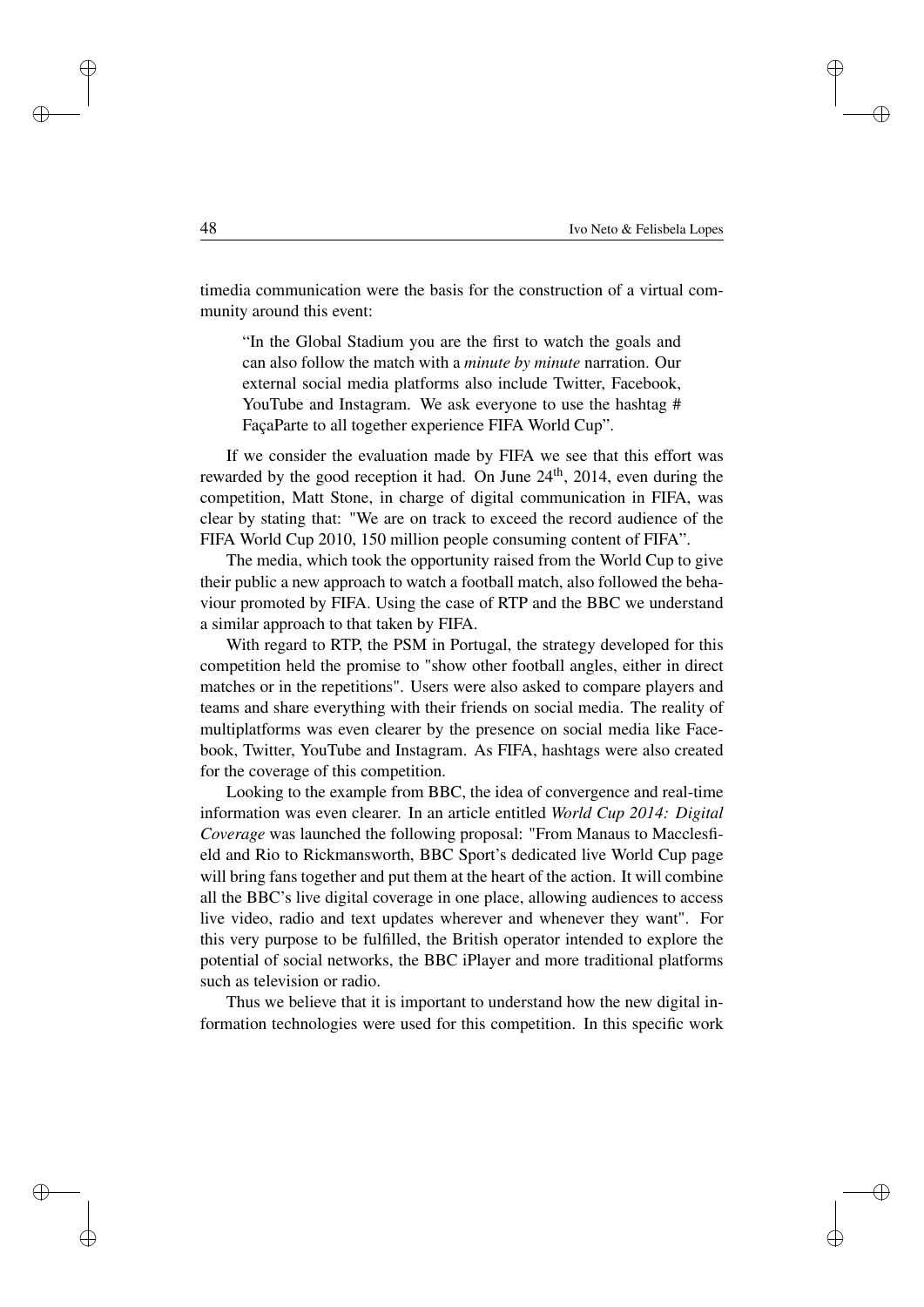✐

✐

✐

we will pay a particular attention to the strategies used both on Twitter and Facebook. In a *ambient information* environment is important to understand how social media platforms are being used as an informative tool or as a promotional strategy.

## FROM THE CNN'S EFFECT TO THE TWITTER'S EFFECT: THE MICRO-BLOGGING AS AN INFORMATIVE TOOL

Social media platforms have assumed a prominent role in how we base our lives on the Internet. Facebook and Twitter happen to be two good examples of a social media used in the information field.

According to the work of Boyd and Ellison (2007: 211), social media platforms act as web elements that allow citizens to (1) build a profile, which can be public or semi-public, within a bounded system, (2) articulate a list of other users with whom you can share a connection, and (3) view and navigate through your connections list or lists created by others within those systems. The same possibilities are in line with the idea of Mark Deuze (2013: 115), who explains that the use of the media by persons moves increasingly toward a social and real time technology: "The global adoption of online social networking is part of a larger trend in the dance between media and everyday life towards the predominance of artefacts always on and connected and activities that become the foundation for the arrangement of human sociability".

Despite the higher number of users of Facebook, is in relation to Twitter that we find more studies connecting it to the field of journalism. Analysing the phenomenon of Twitter can be an interesting process. It may help us to understand the emergence and development of new journalistic conventions and understand the impact that the microblogging networks can achieve (Vis, 2013). The profile of this meets one of the most important characteristics of journalism: be anywhere and anytime. Initially designed and built as a messaging system for mobile phones, it developed to the point of being today one of the most important elements in the digital information network. The limitation on the number of characters, 140 per message, is closely related to the compatibility it was intended to create, from the beginning, with the smartphones, elements that have reached a significant capital importance in the dissemination of instant messaging (Van Dijck, 2013). This messaging platform, shared among users, has designed a system that favours viral dis✐

✐

✐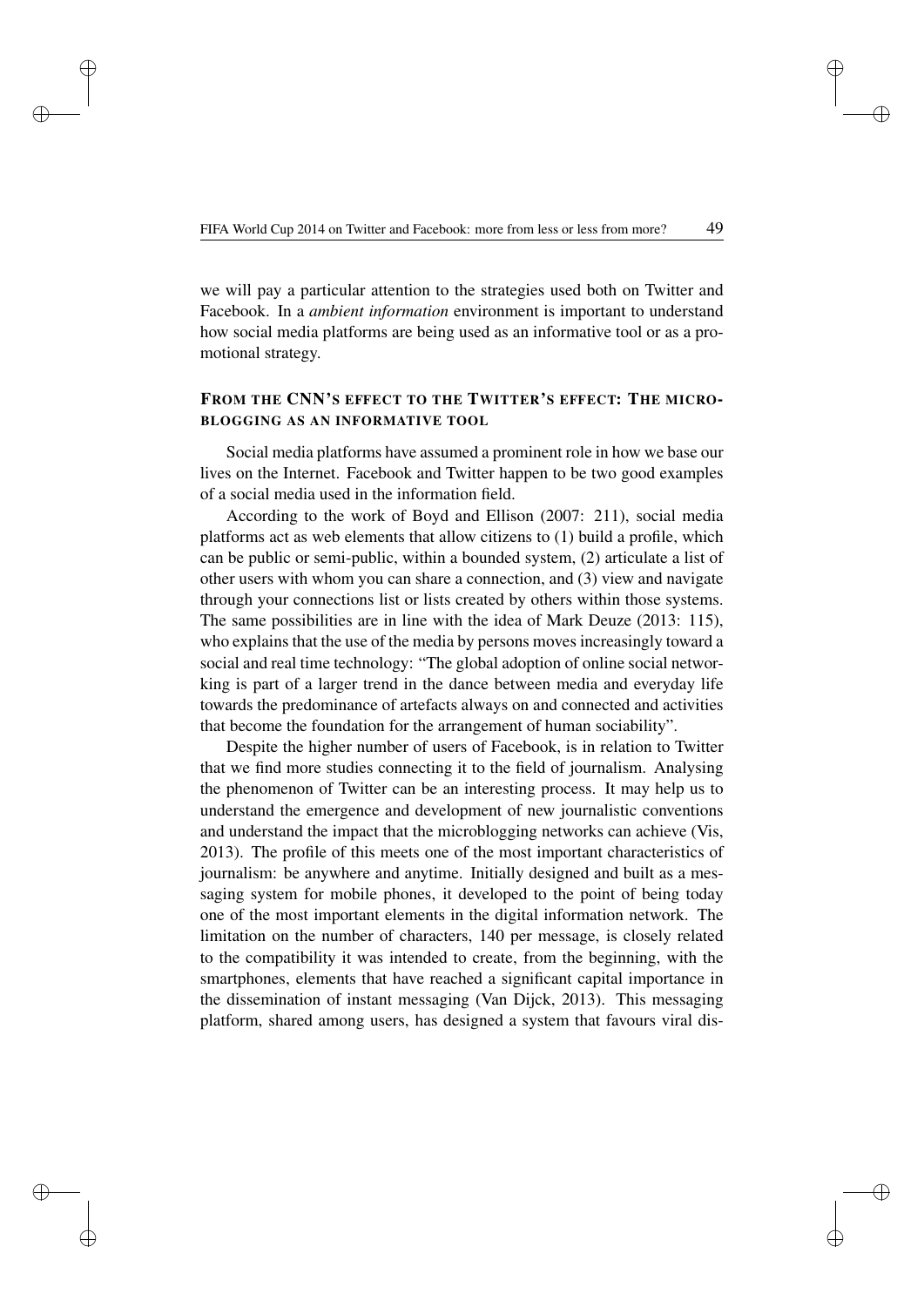✐

✐

✐

tribution. Those features were proved during the plane crash in the Hudson River, which has strengthened Twitter as a capable element of disseminating last minute information, produced by journalists but also by citizens (Lasorsa, *et al*, 2011: 20). It is about a social media technology designed for online and instant dissemination of small pieces of data from official and unofficial sources. Part of the family of microblogs, they allow instant communication and the sharing and discussion of events as an expression of collective intelligence (Hermida, 2010).

The brevity of tweets and the increasing use of mobile devices are making more and more easy the process of sharing information from anywhere and at any time. In certain cases, Twitter anticipates the traditional media in the dissemination of breaking news. In addition, we must not forget to point out the multimedia profile of this platform, which, in addition to texts, allows the sharing of video and image. Thus, Bruns and Burgess (2012) intend that Twitter is the most prominent example of a social media technology that combines the convergence of social networking and the sharing of content production. For the authors, Twitter is both a social networking site and a stream of *ambient information*. We are able to measure this same trend if we look to the work of Alfred Hermida (2013), which gives us some points that help to understand the evolution of this social network as an information vehicle.

An early and clear example was the transformation of the welcoming message to its users. In 2006, at its launch, Twitter prompted users with the following question: "What are you doing?." By 2009, it was possible to read: "What is happening?" In 2012, the company website described this microblogging platform "as a real-time information network that connects you to the latest stories, ideas, opinions and news about what you find interesting". This subtle but meaningful change in Twitter's interface indicates a strategy that emphasises news and information over conversation. In other words, Twitter increasingly assumes rather as an informative tool than a social media platform.

Moreover, the limitation of characters per post (140 characters) makes Twitter a tool related to action, helping broadcasting events at the same time that they occur. Unlike Facebook, which, without a limit characters per post, allows a higher degree of development, the nature of Twitter is more related to the immediacy. That is why it is conceivable to understand Twitter as tool

✐

✐

✐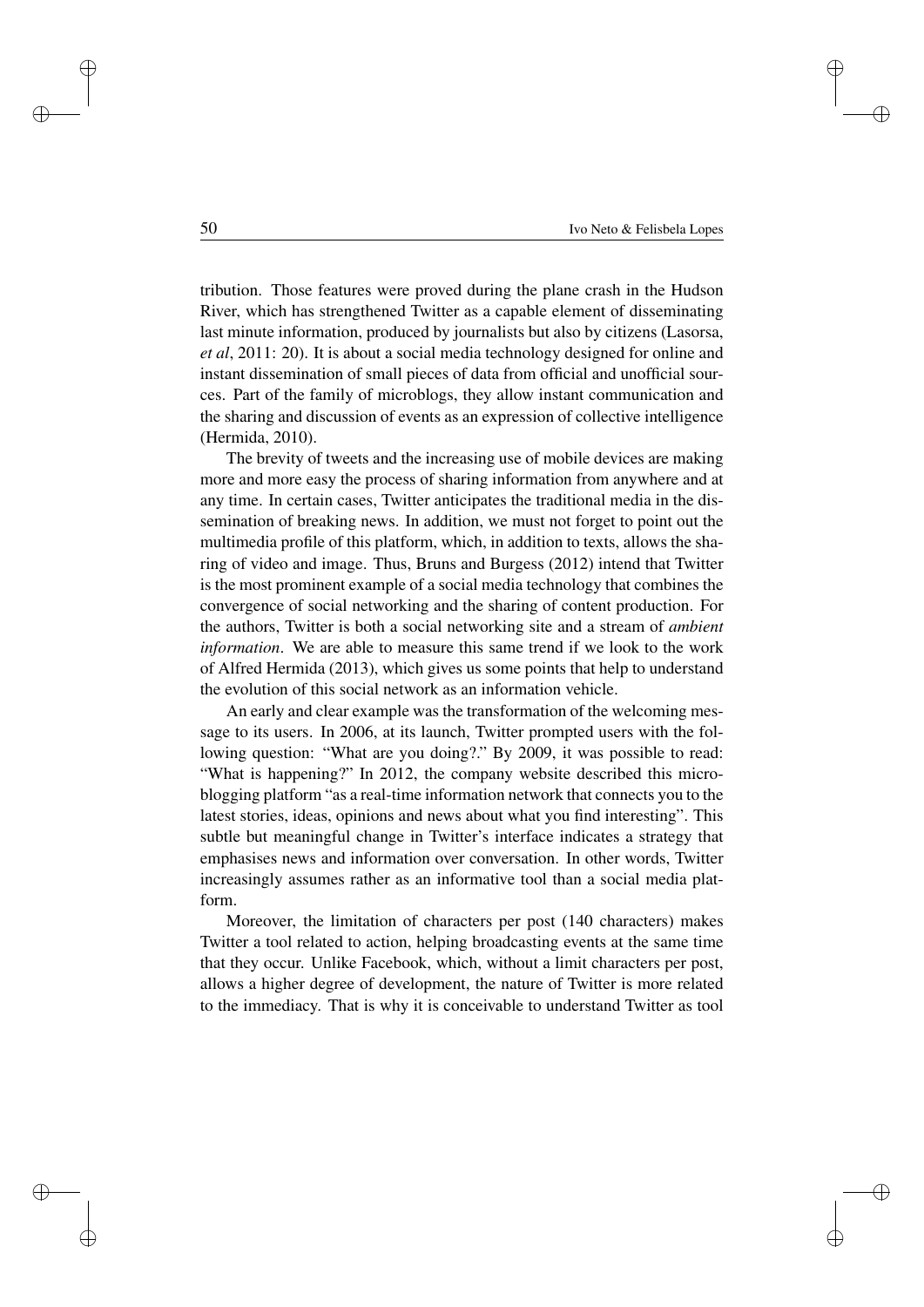✐

✐

✐

to be used in streets, during protests or strikes, and Facebook at home, in a calmer environment, allowing a deeper reflection.

Thus, we see that Twitter has developed as a system in which the news is reported, disseminated and shared online shortly, quickly and with a high degree of frequency (Hermida, 2010: 301). This is exactly what Nicola Bruno intends as the *Twitter effect*, comparing, at the same time, with the *CNN effect*:

"The Twitter effect is not only changing the way in which people communicate during crisis events, but also how big news organizations cover them. If the CNN effect required your own correspondents being on the ground in order to broadcast live footage, then the Twitter effect allows you to provide live coverage without any reporters on the ground, by simply newsgathering user-generated content available online".

While the *CNN effect* was crucial in centring media and political attention on a global crises, the *Twitter effect* promises to offer a more in-depth coverage of natural disasters and '*forgotten wars*', providing visibility to threatened voices and political protests in less democratic countries.

### FROM AMBIENT JOURNALISM TO *produsage*

One of the elements that we find at this level is the ambient journalism, which appears many times related to social media like Facebook and Twitter. Hermida (2010: 301) defines this concept as "an awareness system that offers diverse means to collect, communicate, share and display news and information, serving diverse purposes". In parallel, Bruns (2010: 5) intends ambient journalism as an "emerging analytical framework for journalists, informed by cognitive, cybernetic, and information systems research".

As a result, these platforms contribute to the pluralisation of narratives and could present new voices that are not heard through more conventional broadcast media (Papacharissi, 2014). At this level, Twitter, as an *ambient journalism tool*, provides a mix of news, information and comments that may be connected to current affairs, but without an established order. "This structure thus expands the number of different agents potentially involved in the production of journalistic products, most notably news (Vis, 2013: 29)".

✐

✐

✐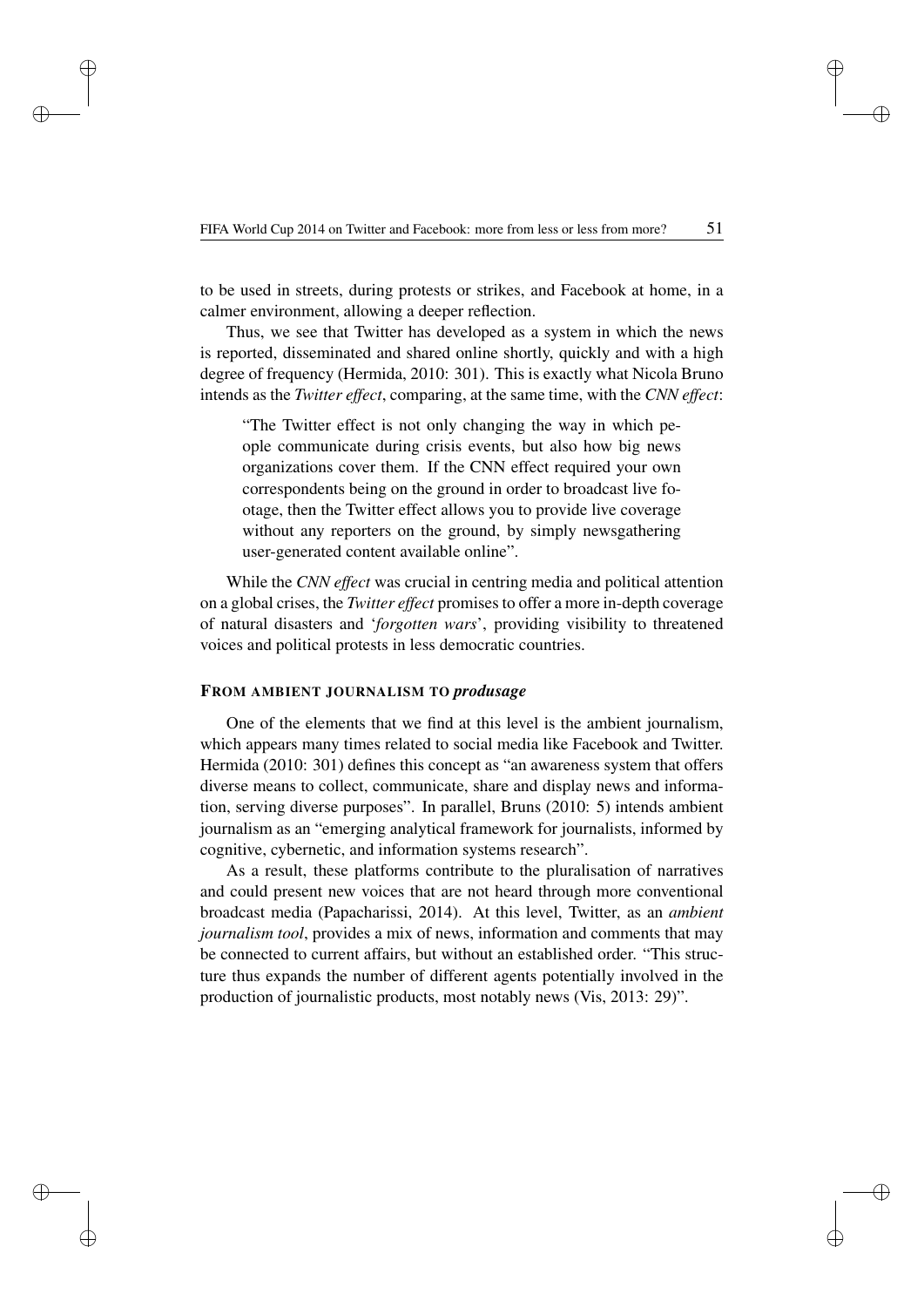✐

✐

✐

The role that audiences take in this reality, often reinforced by social media tools, is also highlighted when the team of researchers led by Dominic Lasorsa (2012: 20) explains that the very concept of journalism is becoming *ambient*, thanks to its ubiquity, often fragmented, and the collective effort involving the audience and journalists. Although most of the daily activities of media's users may not have value as news, when objects appear, a substantial amount of these activities is replaced by a concentrated effort to work the issue, similar to what is defined by journalists as being research. Increasingly influenced by the presence of the public, either through comments or content, the information environment becomes infected, opening new windows of opportunity for those who consume and produce information.

In this sense, we are faced with the emergence of a new concept: the *produsage*. This is an element that results from the sharing and conversational profile of online media, used by journalists, news organizations and individual users:

"The term is meant to describe, in a theoretically relevant manner, a set of practices that typically develop organically, as people share, forward, and comment on the news. While the resulting patterns of news sharing challenge our existing hierarchies of news production, consumption, and distribution, it is questionable whether people themselves consciously and constantly perceive themselves as produsers within the context of their everyday normality (Papacharissi, 2014: 3)".

This complex and social awareness network evolved beyond traditional journalism ecologies. The way these ecologies mix news production and consumption, changing the environment in which they operate, is understood as *produsage*. Thus, we can understand that the journalistic practices are changing. This happens due to the transition from a relatively closed system to a more open system, where the news may emerge through public observation, data and information that would be impossible to achieve in earlier times.

This new ecosystem is able to accommodate a wider range of news coming from different providers, employing techniques used in different media such as the press, broadcast, online, blogs and social media. In this very particular environment the flow of information moves with great fluidity through them (Picard, 2014). This same point is addressed by Axel Bruns (2011:

✐

✐

✐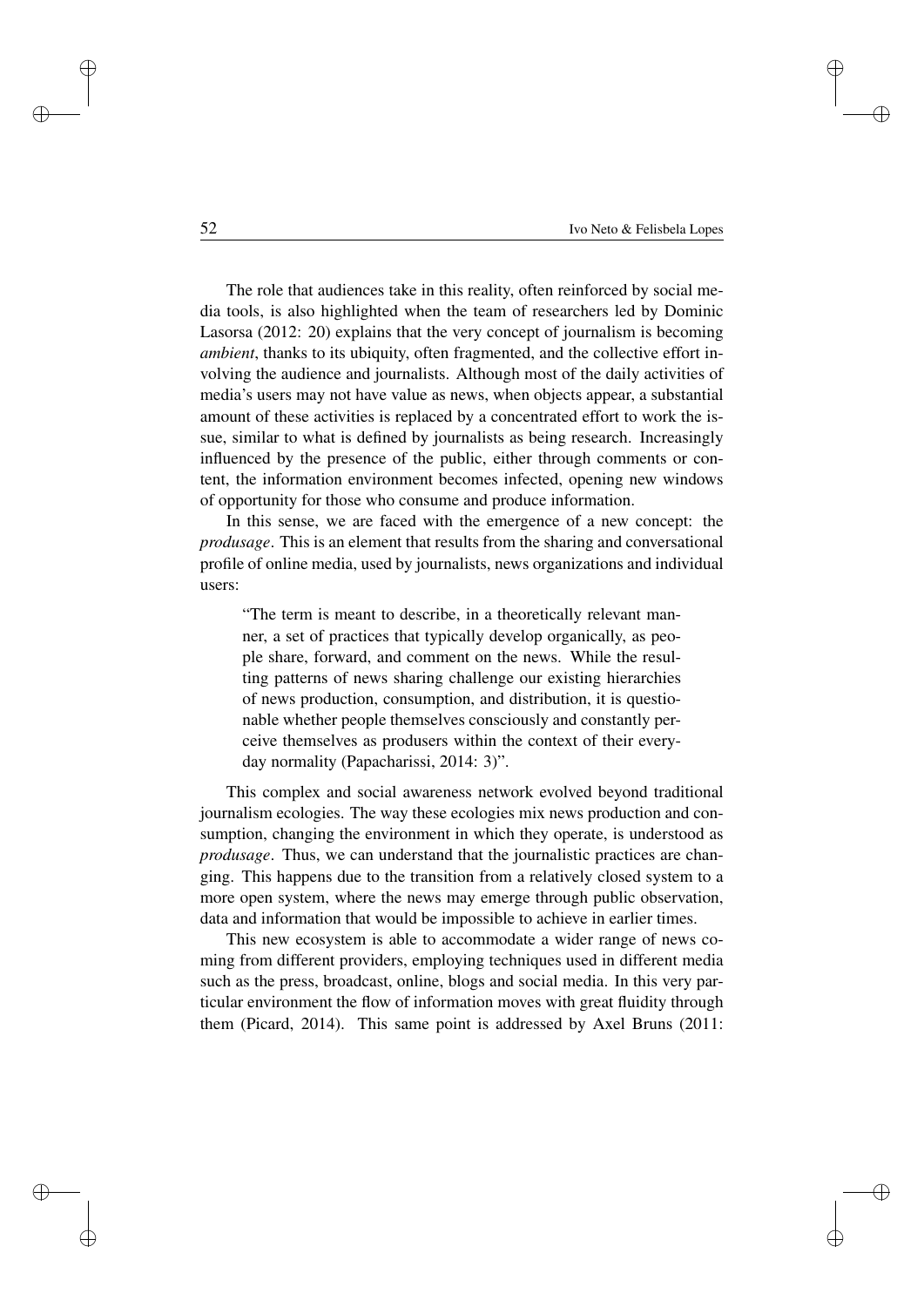✐

✐

✐

122), when explains that there are two different aspects that, operating together, could change how journalistic work is performed: the continuous multiplication of channels available for publication and dissemination of news, especially since the emergence of the World Wide Web as a popular media, and the development of collaborative models for user participation and content creation, which currently are often summarized under the label of Web 2.0.

These arguments support the idea of Hermida who argues that the definition of *ambient journalism* can be applied to social media networks such as Twitter, with messages considered as both the representation of human activity and as artefacts:

"Twitter becomes a system where news is reported, disseminated and shared online in short, fast and frequent messages. It creates an ambient media system that displays abstracted information in a space occupied by the user. In this system, a user receives information in the periphery of their awareness (Hermida, 2010: 301)".

In this sense social media platforms bring a set of opportunities to give a more active role for citizens in the information process. However it would be completely inadequate to analyse the influence that these platforms have in the field of information, just looking at citizens. Journalists are also influenced by these technologies, opening doors to new ways to put up with a digital environment in constantly bubbling. Furthermore, Henry Jenkins (2014: 284) suggests that more important than the role performed by individual citizens is the result of a commitment that is common and shared by multiple individuals as explained by Gilmor (2004: 54) when referring that new media technologies may contribute to a more diverse media environment, with different voices, that allow citizens to be heard not only as audience but as part of a media's community.

### POWER AND PARTICIPATION

Taking into account all the possibilities made available by the new media technologies it is easy to engage in a speech of optimism regarding questions such as citizenship and participation. However, and using the work of Jen✐

✐

✐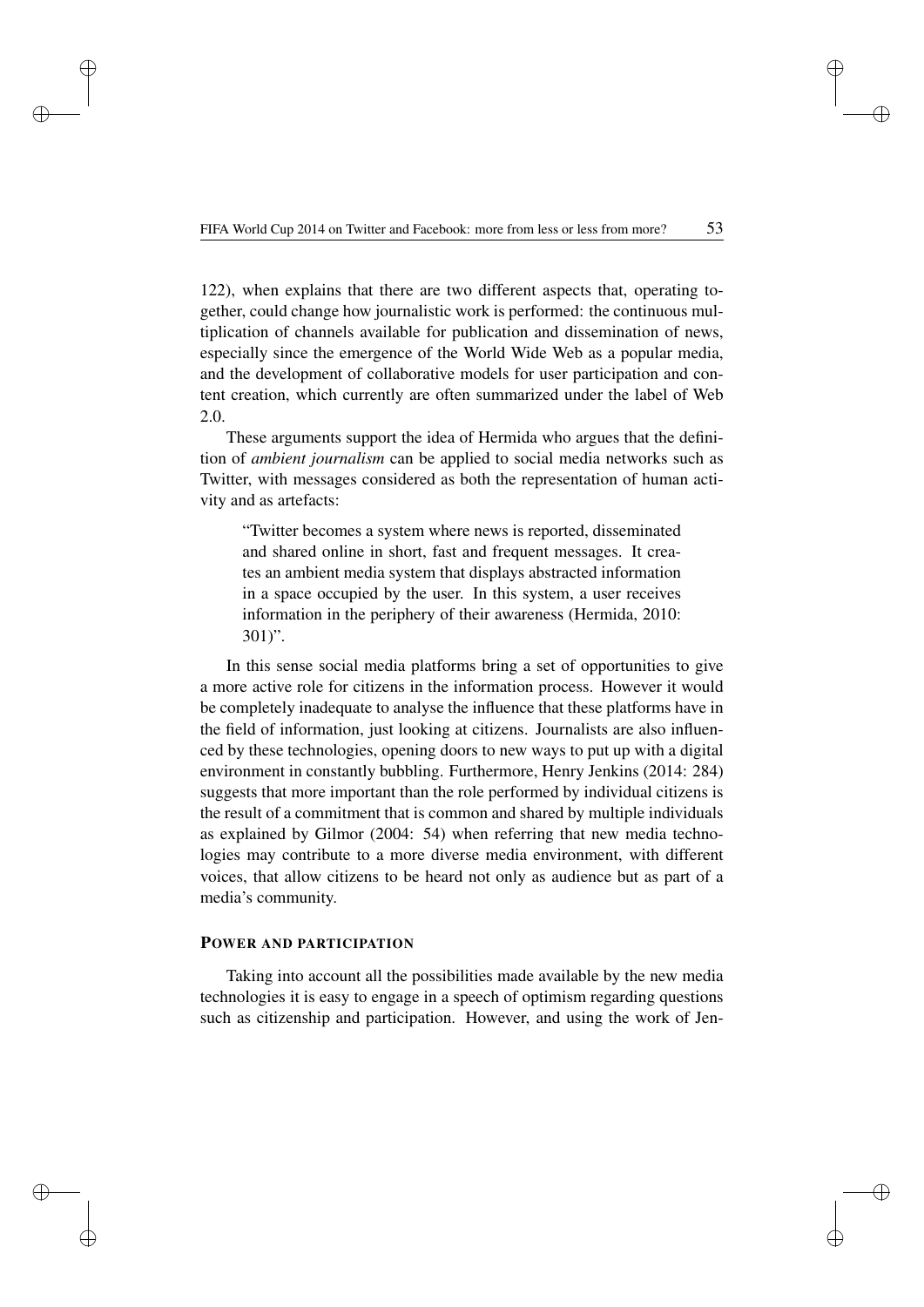✐

✐

✐

kins (2006), we'd rather be cautious since whenever a new communication platform becomes available it is possible to find ultra optimistic speeches. In media and communication studies, especially where social and political engagement is on the research agenda, a lack of clarity or fixity is notable, making it hard to develop a critical approach regarding participation and new media technologies.

We aim to bring new elements to the debate around participation in the new media environment. In this new ecology the concept of participation and inclusion could be misunderstood. Thus, it is crucial to understand that "inclusion and participation are two different dimensions of public engagement" (Quick & Feldman, 2011: 274). Considering the idea of inclusion, the two authors explain that it is mainly related to the links from different points of view that are established between groups or individuals and also the developed relationships based on common problems. On the other hand, when we look to the concept of participation, we see that this is much more oriented to the development of decision-making.

Peter Dahlgren (2014: 4) goes in the same direction, stressing that "participation is ultimately about power sharing and if this is structurally absent or systematically undermined, then whatever is being called participation must be seen with utmost skepticism, or indeed labeled fraudulent". Basically, "the difference of participation on the one hand, and access and interaction on the other is located within the key role that is attributed to power, and to equal(ized) power relations in decision-making process" (Carpentier, 2011: 131).

Both statements help to understand what Clemencia Rodriguez intends as citizens' media:

"(R)eferring to 'citizens' media' implies first that a collectivity is enacting its citizenship by actively intervening and transforming the established mediascape; second, that these media are contesting social codes, legitimized identities, and institutionalized social relations; and third, that these communication practices are empowering the community involved, to the point where these transformations and changes are possible (2001: 20)".

This approach is clearly important if we want to have a critical view towards new media technologies. The simple fact that we as citizens have

✐

✐

✐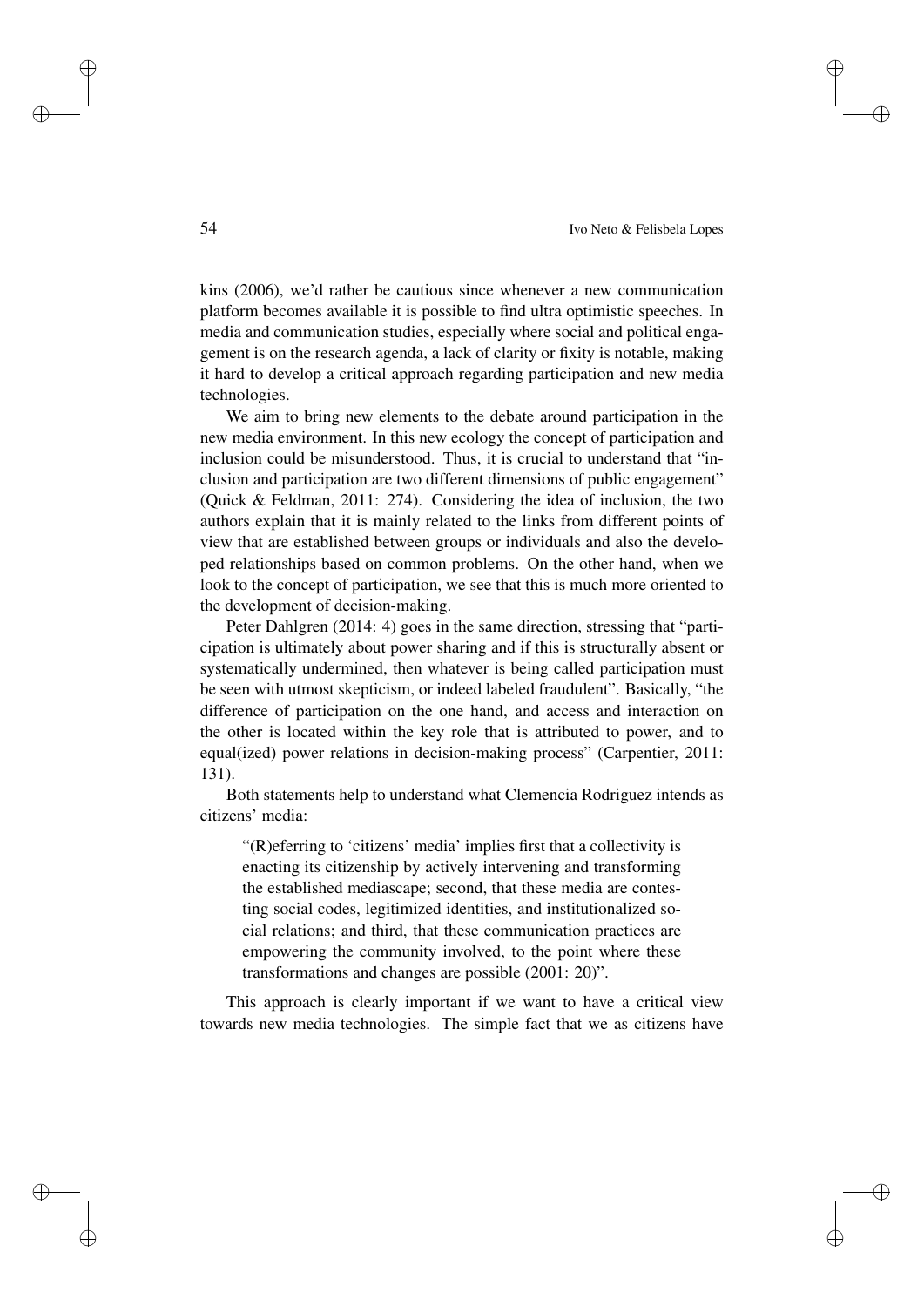✐

✐

✐

✐

✐

✐

✐

more channels to make our voice heard does not automatically mean that we are participating. We risk ourselves to being no more than mere "citizens in waiting" (Livingstone, 2010). Supported by this idea, we may find that media outlets are often unable to effectively respond to comments and questions from followers, reinforcing, rather, a unidirectional profile for the dissemination of newly published content on the Internet pages (Bruns, 2012).

In some particular cases, citizens' actions are seen as an opportunity to gather a higher number of audiences and the new platforms can be perceived as a new way to achieve new incomes. Even with opportunities raised by main media chains such as CNN, with the iReport, it is not common to find content developed by citizens. The few exceptions are related to protests and natural disasters and it normally happens when media companies do not have journalists on that field and citizens are used in order to benefit those main chains (Kperogi, 2010: 326). Even when we look to Facebook and Twitter as an opportunity to raise new and different voices, we can see that the traditional elites are using these new channels to achieve new followers, extending their power networks to this new reality (Willimans & Carpini, 2004: 1214).

One of these examples is related with the way in which media outlets use Twitter, not as an informative tool but with a promotional element. Much of the content used on social media is not primarily motivated to inform followers about the main issues of the day, but direct them to the main sites in order to achieve more views and better audiences' results. In this case, what we understand is that Twitter is not used as an information platform, promoting real power and participation, but as a means to promote the existing contents, sending followers to the main sites of these organizations (Vis, 2013). Instead of contributing to the creation and development of communities, we are facing the development of audiences:

"An audience is characterized by a unidirectional connection between transmitter and receiver (one to many) and the absence of relationships between receptors. This type of relationship is the characteristic model in traditional media. In the case of communities recorded a two-way communication (many to many), there is some kind of close relationship between its members (Canavilhas, 2010: 6)".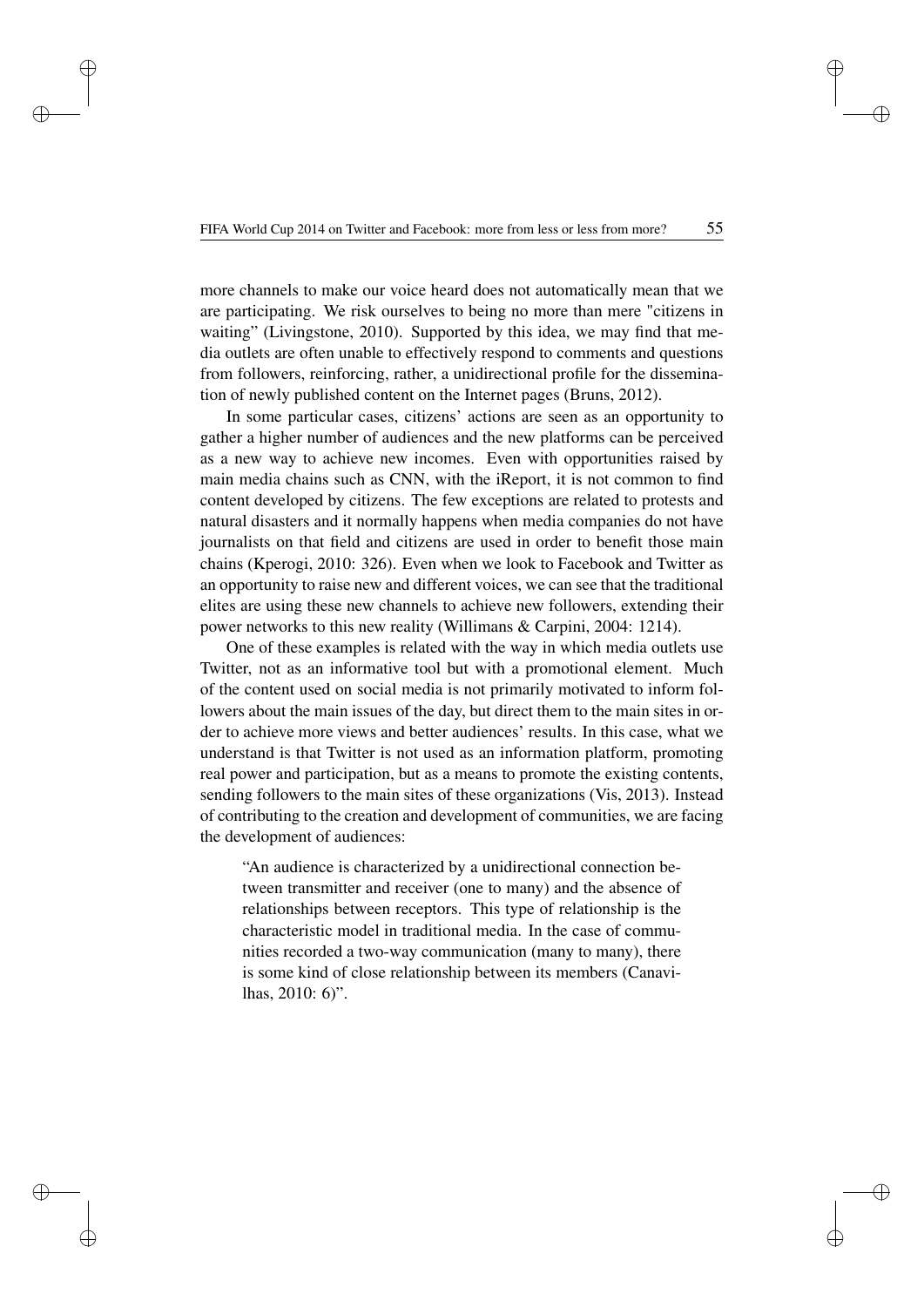✐

✐

✐

Observing these elements it is possible to understand that the opportunities raised by new media technologies to achieve the "promise of the empowered user", one that is not "a passive and separate spectator" anymore, but rather an autonomous and capable of "interact in a common world", must be warily taken (Lopes, *et al*., 2013: 38a).

## THE WORLD CUP OF SOCIAL MEDIA: MORE FROM LESS OR LESS FROM MORE?

#### a) Methodological approach

As it was possible to understand with the previous references, the FIFA World Cup 2014 was a global event marked by the multiplatform profile in which information flew through all the continents. A lot of effort was done by FIFA, and then followed by several different media companies worldwide, to take the advantages promoted by digital platforms.

In this specific study we aim to understand how social media platforms were used, both by producers and users, during the most important event in the world, regarding football. We have selected the platforms Twitter and Facebook to understand how information was posted on these two social media platforms and the strategies created for citizens' engagement.

In order to have a broader perspective, we choose a total of seven countries and 13 different media outlets<sup>2</sup>. Our main criterion was to select two media per country. On one hand it had to be a media platform specifically dedicated to sport, on the other hand, we selected the outlets that had acquired the rights to broadcast the matches of this event. Then we paid attention to each one of

✐

✐

✐

<sup>2.</sup> Argentina: Olé Belgium: RTBF and Sportwereld (SW) ; Brazil: ESPN and Globo; Spain: Marca and Mediaset; France: L'Équipe and TF1; England: BBC and Sky Sports; Portugal: RTP and Maisfutebol (MF). The only exception here was Argentina where we only have selected a media company. This work is part of a more complex analysis that includes other informative platforms such as mobile apps and websites. Taking into account the limit that Apple imposes on the number of stores in the same peripheral it was not always possible to analyse all the cases we wanted. Thus, we only had the option to select one media outlet from Argentina. After deciding the media companies to integrate on our study, we decided to analyse all the games of each one of the involved countries. So, for example, to understand the coverage of the Portuguese national team we used the two Portuguese media companies, and so on.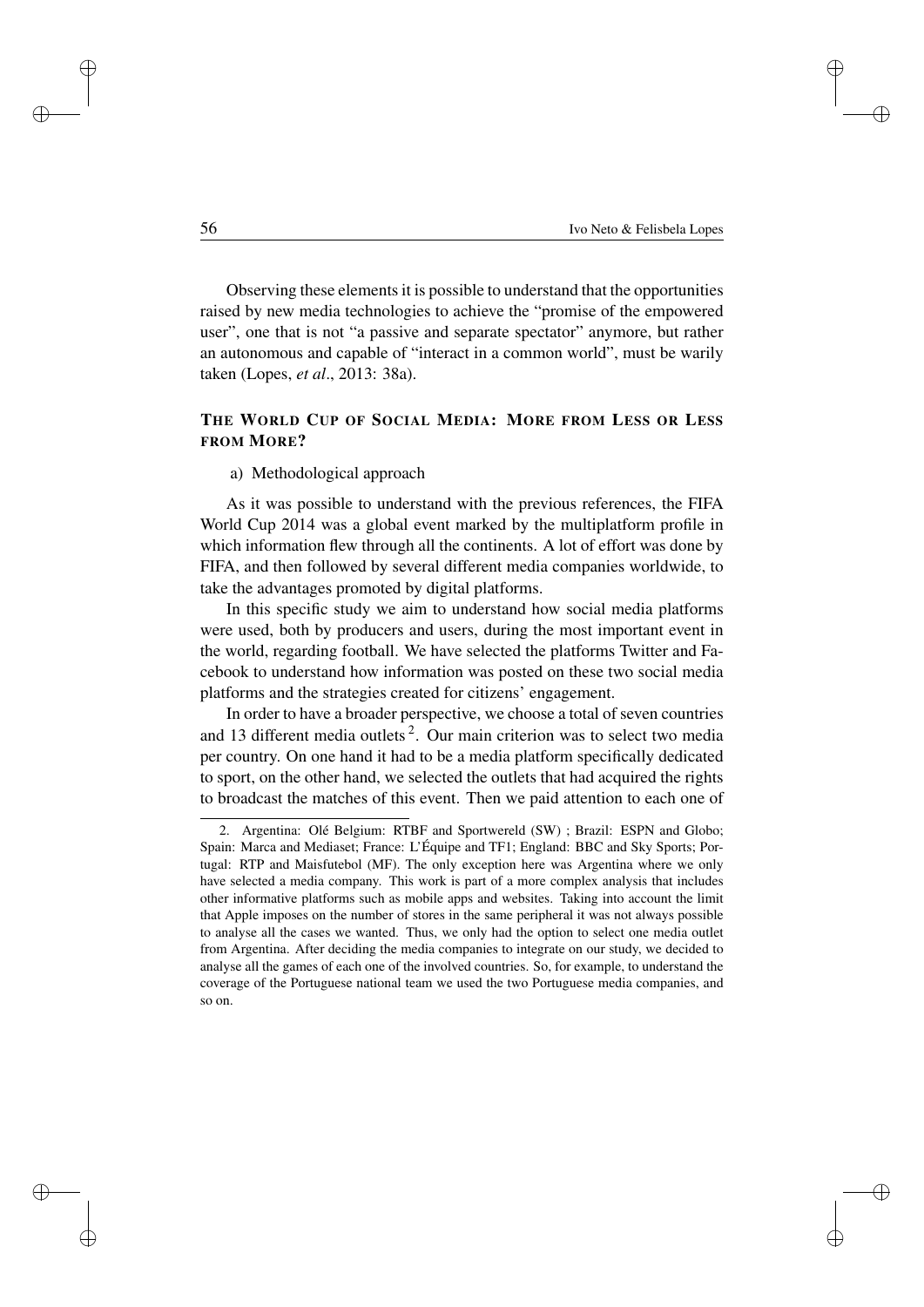✐

✐

✐

the games of the represented countries, making a total of 32 games and the posts published during those games: 3195 on Twitter and 665 on Facebook<sup>3</sup>.

To make our sample viable, we divided the game in three different periods of time 4 : *preview, game* and *after-game*.

This sample was decided to answer to the following research questions:

- R1: Did Twitter and Facebook contribute to a more multimedia reality?
- R2: Did social media prove to be a useful tool regarding users' participation?
- R3: Is there any connection between social media sites and other informative platforms?

After deciding the sample and the research questions to be answered, we have applied three different variables to guide our experience.

- V1: Continuity: the total number of posts published by each of the media during the analysed matches;
- V2: Multimedia: the profile of the content offered by each of the media forming part of this work;
- V3: Autonomy: the possibilities for users' integration regarding a more active consumption.
- b) Continuity and multimedia: A football match through the lenses of Social Media platforms

The main objective with this variable was to realize how the different media companies used both Twitter and Facebook to inform their users during the games. We have also tried to understand the variation of the coverage during the different moments of the game: *preview, match* and *after-match*.

✐

✐

✐

<sup>3.</sup> Twitter: Argentina (829); Belgium (427); Brazil (533); Spain (237); France (349); England (325); Portugal (495). Facebook: Argentina (16); Belgium (132); Brazil (151); Spain (57); France (62); England (24); Portugal (223).

<sup>4.</sup> All the posts collected during the hour before the start of the match were included in the category *pre-match*. The posts made during the game are inserted in the *match*. Finally, the category *after-match* represents all the content published in the one hour after the match.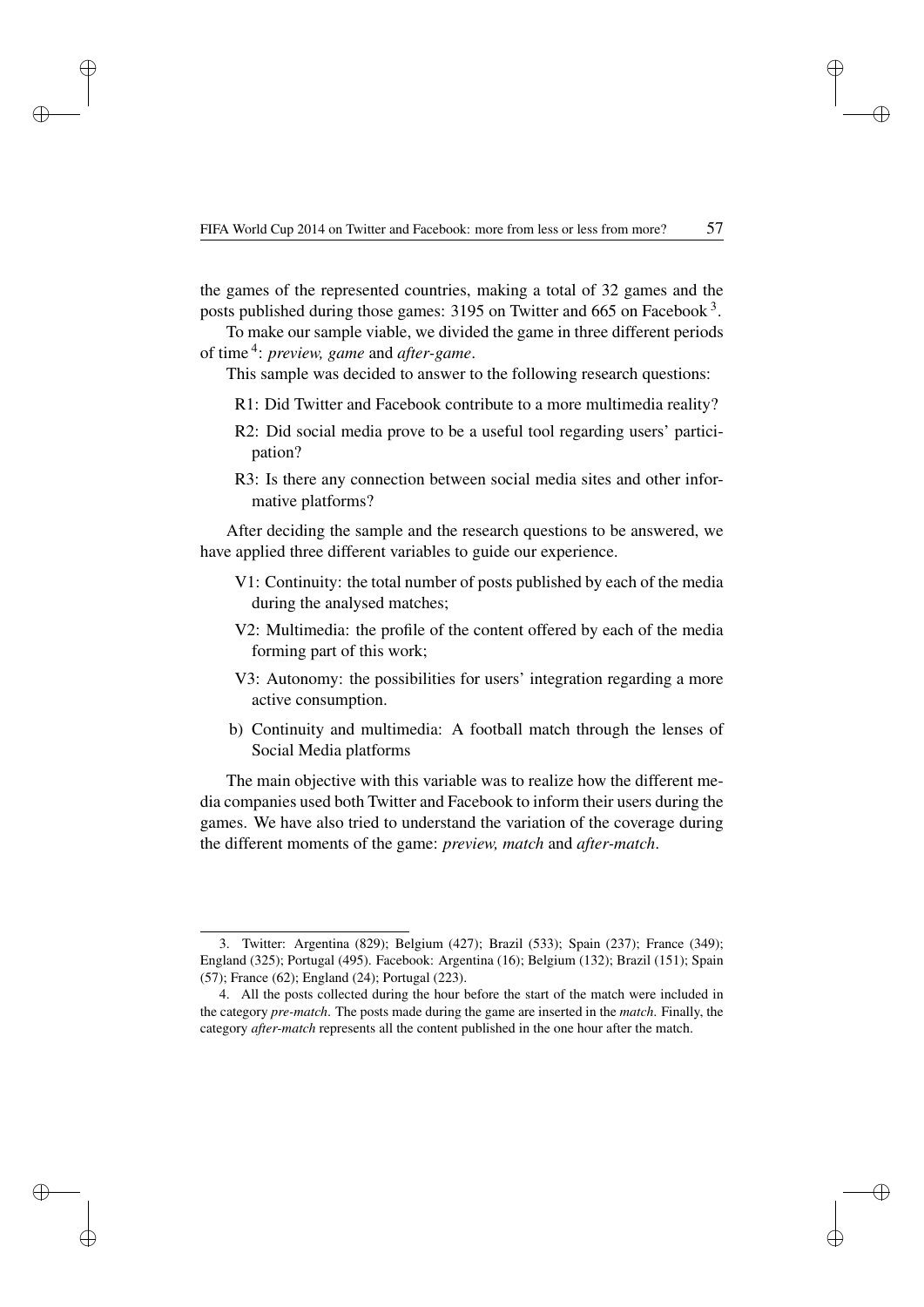✐

✐

✐



Figure 1. Average of posts per game.

Source: Own source.

Looking to the average of posts per game we understand that there is a much bigger number of post on Twitter than on Facebook<sup>5</sup>. Thanks to its profile that allows live reporting, almost all the outlets used Twitter as a way to narrate some of the most important moments of each game. For instance, Olé, from Argentina, used this platform as a *minute-by-minute* tool. Since this outlet does not have an *app* with these characteristics, Twitter was used with that purpose. Assuming that each analysed game has, at least, ninety minutes, it is possible to understand that the average of posts on Twitter is more than one per game, contrasting with the numbers of Facebook.

Analysing these same numbers per country, Portugal and Argentina are the two outstanding countries. If we have already highlighted the performance of Olé, it is also possible to refer how MF, from Portugal, used Twitter. Even having an *app* designed for smartphones and tablets, this Portuguese media

✐

✐

 $\oplus$ 

<sup>5.</sup> Twitter: Argentina (118); Belgium (85); Brazil (89); Spain (79); France (70); England (108); Portugal (165). Facebook: Argentina (2); Belgium (26); Brazil (25); Spain (19); France (12); England (8); Portugal (74).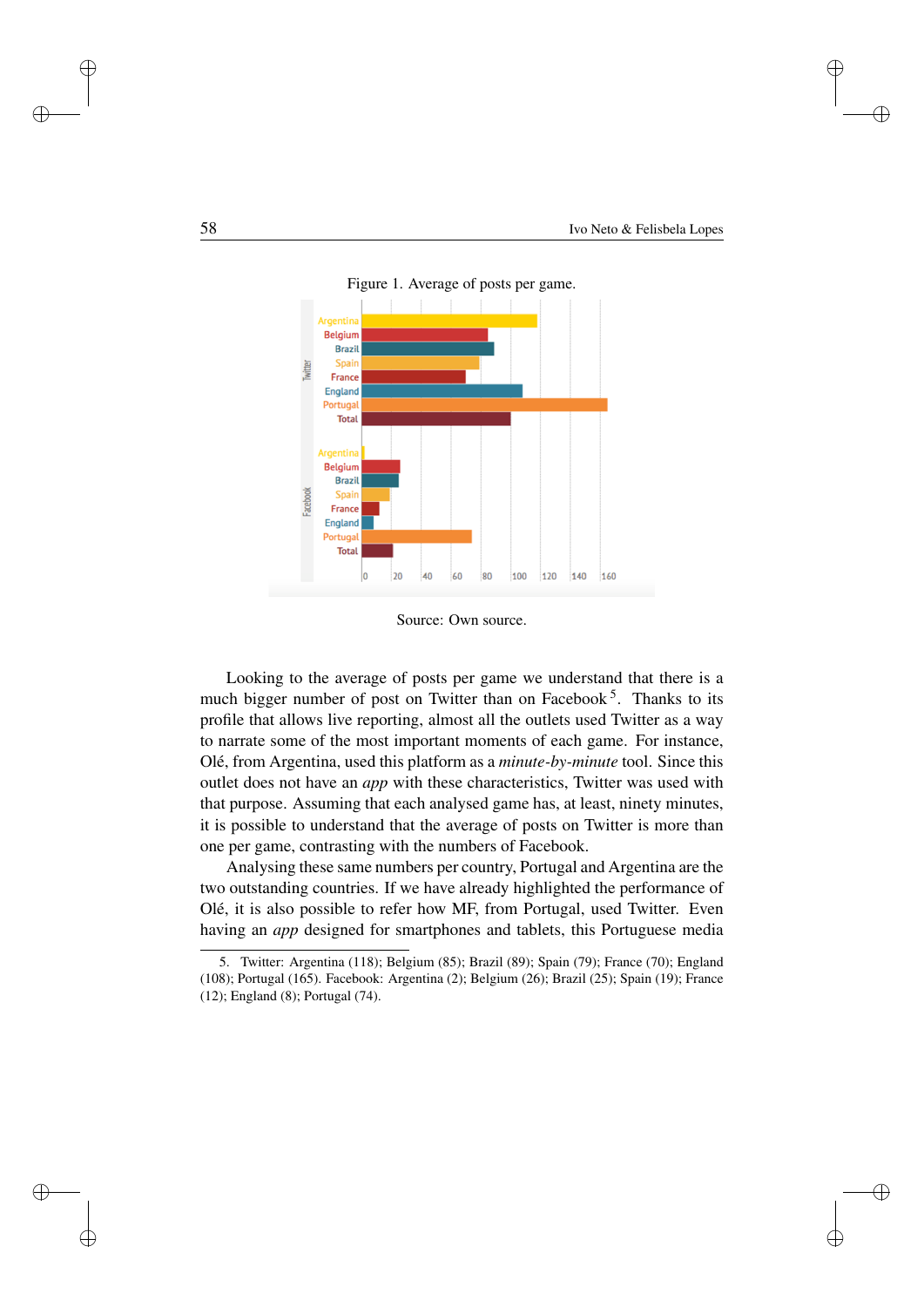✐

✐

✐

used Twitter to give their users a different perspective about the games of the Portuguese national team.

Once again it is clear the difference between Twitter and Facebook, with all the media having less posts per game in the second platform.



Figure 2. Number of posts per moment of the game.

Looking to the second figure we understand that the different media outlets used the same pattern during the games <sup>6</sup>. The period of time with more posts was the *game*. It is mainly possible due to: the total time of that period, at least nineteen minutes instead of the sixty of the other two; it is during this period that the game happens. The period *pre-match* and *after-match* were mainly used to call the attention of users for the game in the main platforms of these outlets, assuming a clear promotion profile.

✐

 $\oplus$ 

✐

Source: Own source.

<sup>6.</sup> Twitter: Pre-match: 412; Match: 1292; After- match: 697. Facebook: Pre-match: 162; Match:290; After-match: 213.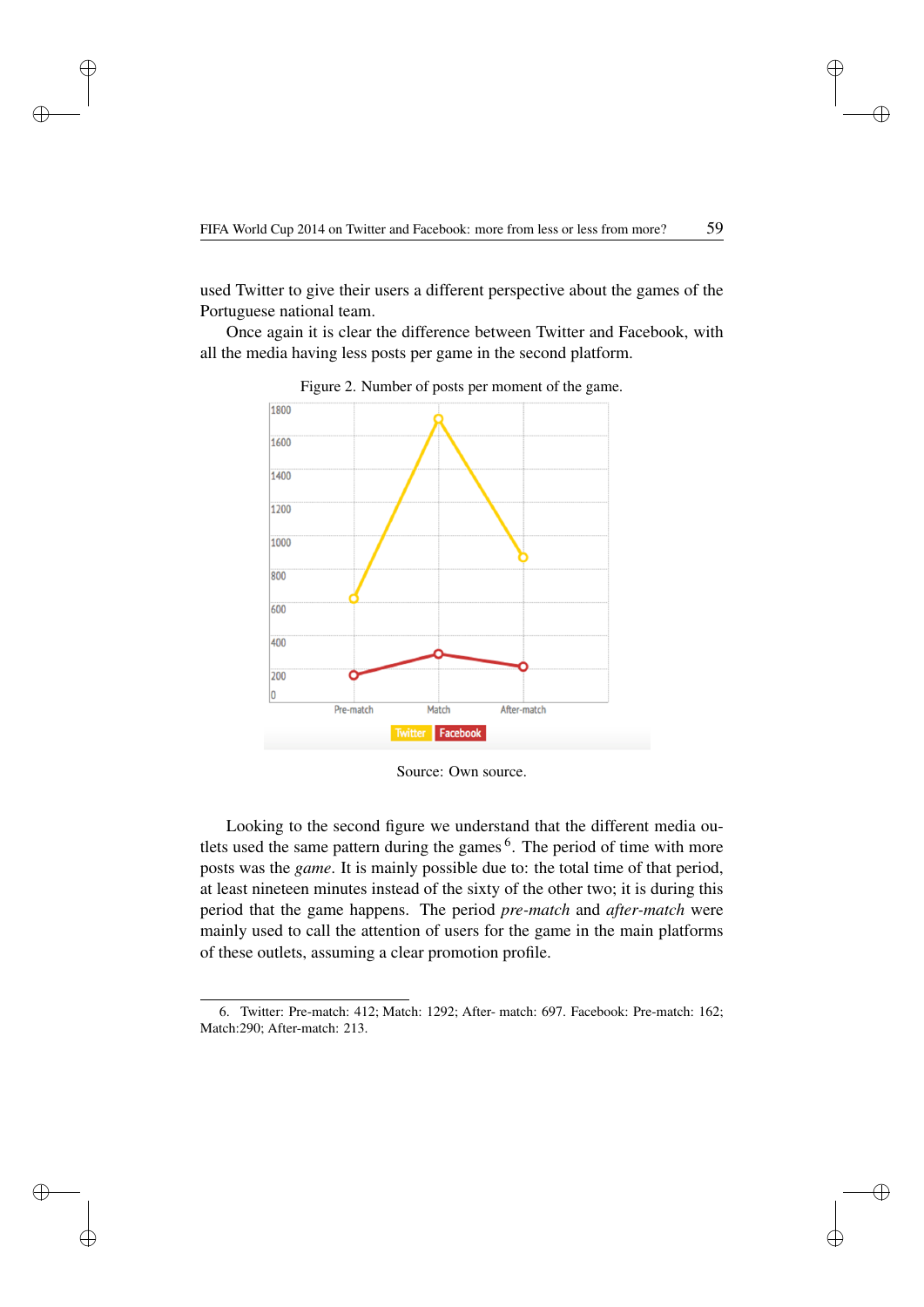✐

✐

✐



Figure 3. Thematic of the posts.

In this research we have also tried to understand the most common theme in the analysed posts<sup>7</sup>. As it was expected, the posts regarding the matches were found in most of the cases, following the promotional posts. This last kind of post was used to gather audiences to other platforms: TV, Websites or *mobile apps*. It is also interesting to mention the considerable number of posts related to supporters. In these posts, media outlets used content provided from their followers, normally after inviting them to send pictures to show how they were watching a certain match. However, even if this was a common topic among all the analysed posts, we rarely found an answer made by the journalists. This could be understood like an *echo-chamber room*, since users spent part of their time speaking to themselves.

✐

✐

✐

Source: Own source.

<sup>7.</sup> Twitter: Match: 1733; Promotion: 245; Other matches: 201; Supporters: 168; Call for participation: 129. Facebook: Match: 312; Promotion: 99; Other matches: 38; Supporters: 15; Call for participations: 45.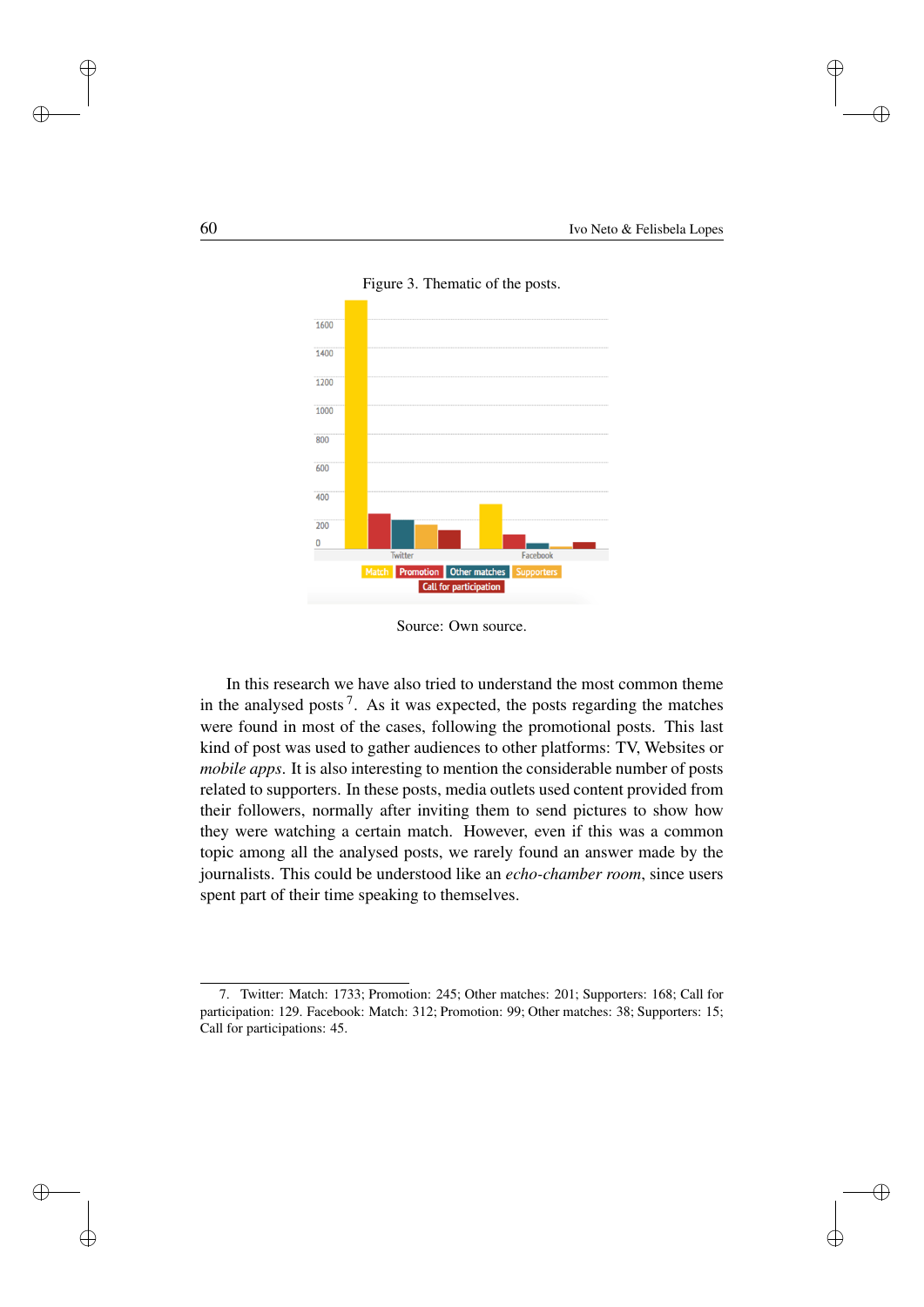✐

✐

✐

✐

✐

 $\oplus$ 

✐



Figure 4. Main content on the posts.

In figure 4, we can understand what was the most common content delivered by Facebook and Twitter<sup>8</sup>. Text was found in almost all the posts on both platforms. Curiously, the second type of content found in this study was the *link*. This can be related to the number of promotional posts, since these links were commonly used to guide users to the main websites, instead of informing them about this competition. Looking to the numbers of image and video it is clear that there is still a long way in order to have a multimedia environment on these both platforms.

c) Twitter and Facebook: New opportunities for citizens' engagement?

Source: Own source.

<sup>8.</sup> Twitter: Text: 3179; Links: 1471; Image: 766; Video: 23. Facebook: Text:657; Links: 538; Image: 460; Video: 23.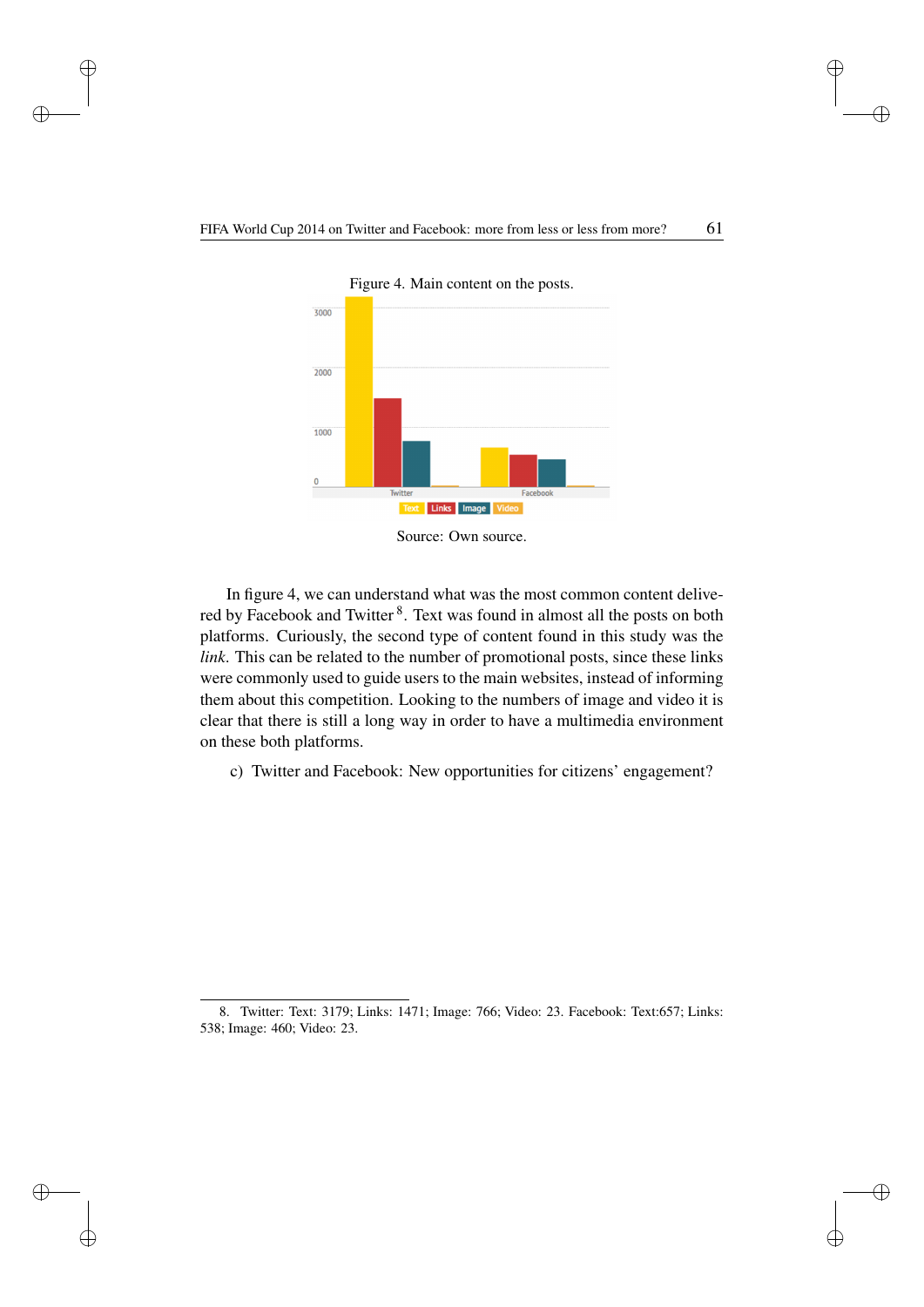$\bigoplus$ 

 $\bigoplus$ 

 $\bigoplus$ 

 $\bigoplus$ 



Figure 5. Total number of shares.

Source: Own source.



Figure 6. Total number of likes.

Source: Own source.

 $\bigoplus$ 

 $\bigoplus$ 

 $\bigoplus$ 

 $\oplus$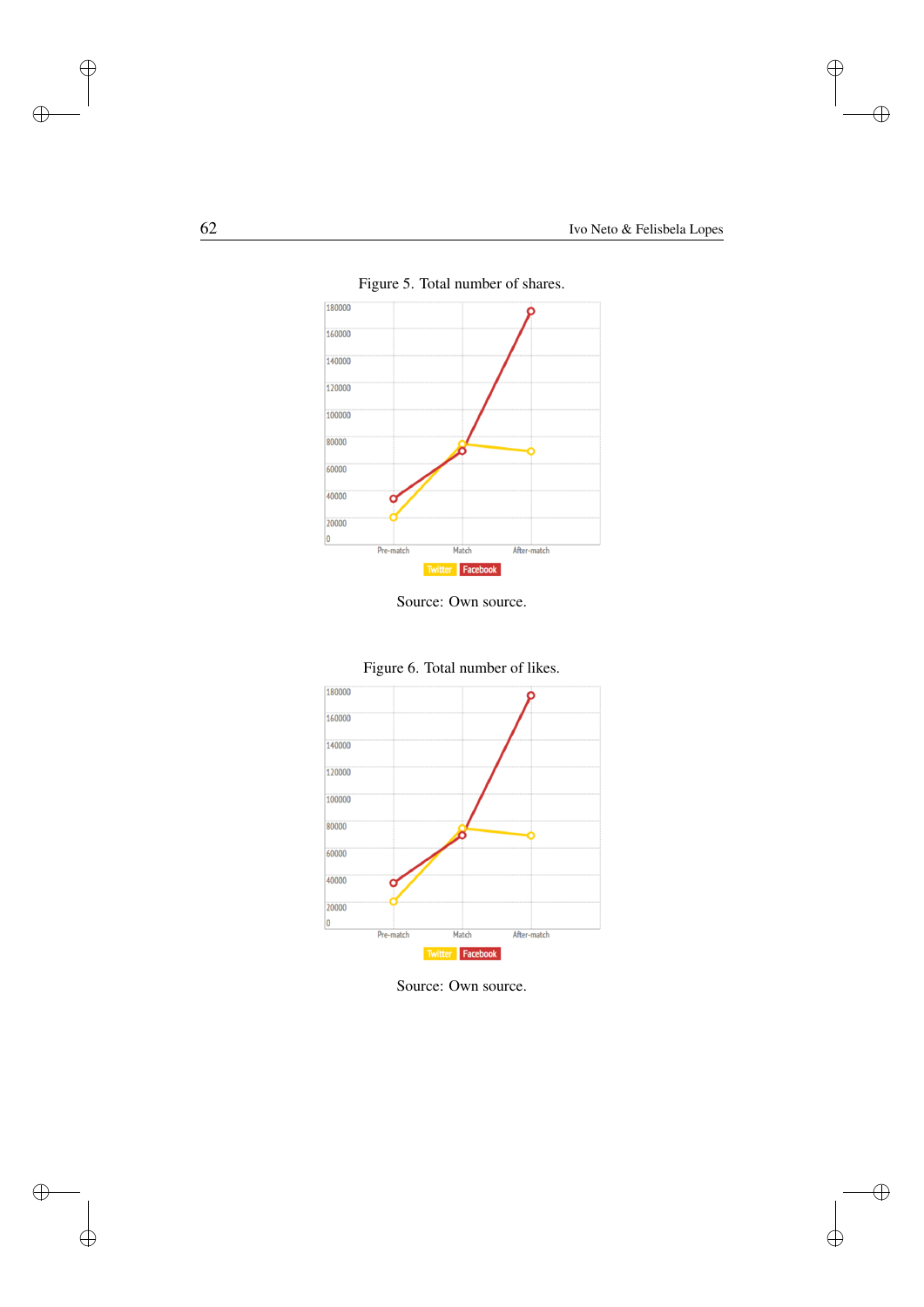✐

 $\oplus$ 

✐



Figure 7. Total number of comments.

Source: Own source.

During the second stage of our empirical analysis, we tried to understand how users engaged using both Facebook and Twitter. First, we can notice more engagement signs on Facebook than on Twitter<sup>9</sup>. The first platform was used in a more regular way than Twitter. Then, it becomes possible to highlight the different pattern of both platforms. While Twitter reached its peak during the match, Facebook was more use after the match. As we have stated before, Twitter is commonly used as a reporting tool. Due to the limit of characters per post, we can understand Twitter as being a tool for live events, reporting at the same time as it is happening. On the other hand, Facebook without limits in the number of characters per post, allows a more elaborated effort.

Facebook was more used as a *like platform*, while Twitter had more engagement through the share button. If we pay a closer attention to how people used both platforms, we can understand that the more elaborated possibility for engagement, *the comment*, was the less used. Moreover, we can assume

✐

✐

✐

<sup>9.</sup> Shares: Facebook: 276220; Twitter: 163567. Likes: Facebook: 2108804; Twitter: 89204. Comments: Facebook: 175553.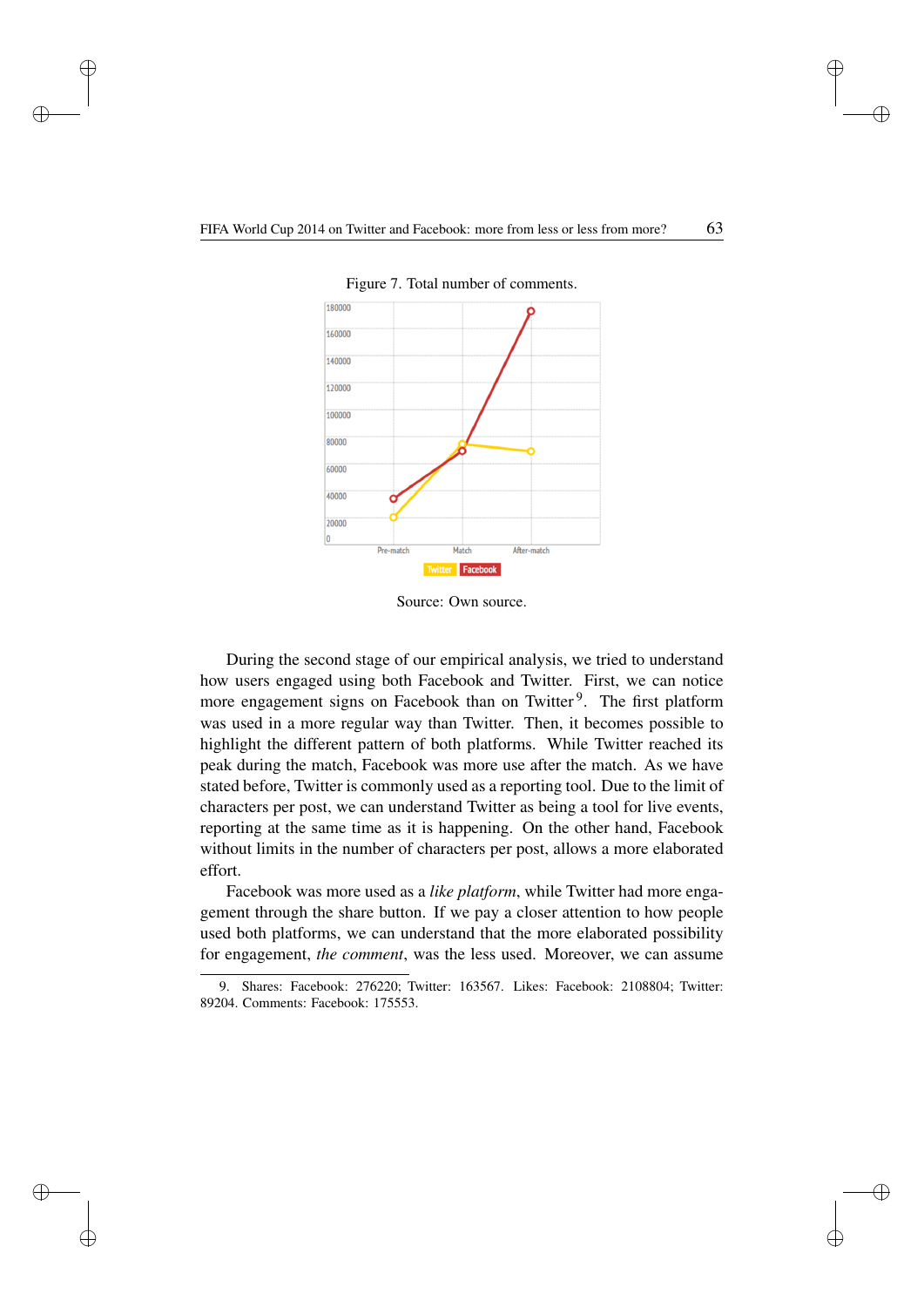✐

✐

✐

that even when there is a possibility for users to have a more developed and active role in the informative process, they do not always take that opportunity.

#### **DISCUSSION**

FIFA World Cup represented both for organizers and for media companies a great opportunity to take advantages of the opportunities made available by media technologies, mainly mobile tools and social media platforms.

Regarding these developments, specifically speaking about social media, we tried, in the first RQ to understand how media companies understood the opportunities created for a more multimedia approach. However, and following some of the results from previous analyses (Neto, 2014), the multimedia reality promoted by new media platforms still has a long path ahead before being a reality. Thus, we observed that along with text the most common content in the analysed posts was the link. This result confirms some of the positions presented in our theoretical approach, relating the utilization of social media as a way to achieve more visits on the main websites, instead of being an information tool. Moreover, due to the low numbers of video and images we can also understand that it is still not possible to talk about a truly convergent reality.

In the RQ2 we have tried to understand what were the opportunities created for participation by users. Even with the posts using material from users, when we face the high number of promotional posts, it is possible to explains that social media platforms were used to created an audience instead of a real community. The low number of answers by journalists to the posts made by users also reflects the audience reality. Thus, instead of contribution to real participation, social media tools were used as a way to perpetuate the situation of a empowered user, like in other researchers presented about sport and new media technologies (Lopes, *et al*., 2013b; Neto & Lopes, 2014 ).

Taking into account the idea of a global stadium promoted by FIFA, in the RQ3 we tried to understand how media outlets followed this pattern. Apart from the links with connections to the main platforms, with a clear promotional profile, we did not see any major signs of convergence between all the platforms. Instead, the global stadium was substituted by individual stadiums for the same games, annulling any possibility of a common approach for different platfroms, the truly essence of the global stadium.

✐

✐

✐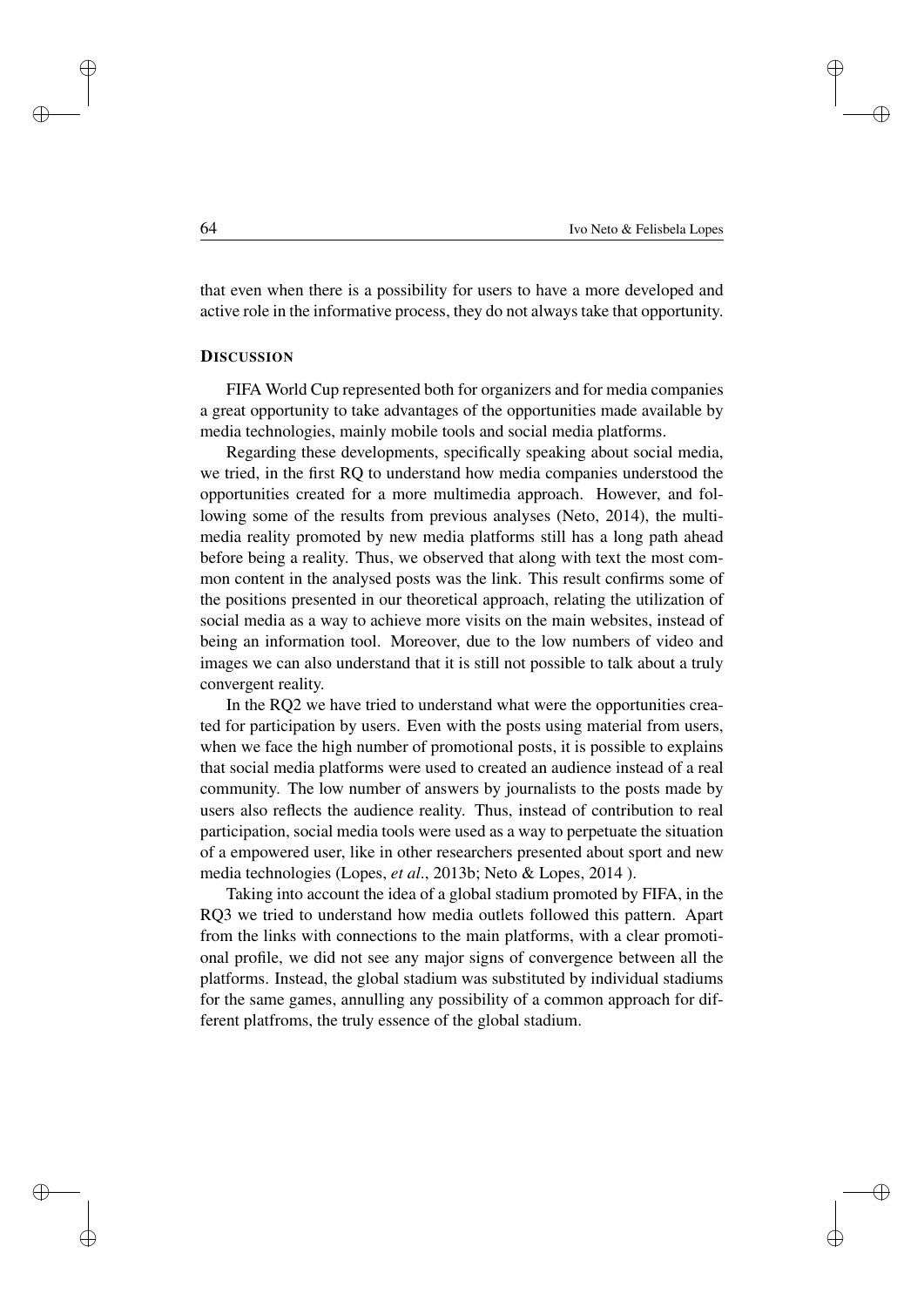✐

✐

✐

Comparing the numbers of Facebook and Twitter becomes easier to understand why Twitter was used in different analyses to understand the relation between social media and political conflits (Meraz & Papacharissi, 2013; Vis, 2013; França, 2014). The mobile and direct profile of Twitter enables it to be a tool for live information. It's reinforced with the limit of characters per post, making Twitter a more *street tools*, whereas Facebook is more used for elaborated posts. It's evident in figure 3, where the difference between posts related to the matches and other posts is bigger than on Facebook. Moreover, Twitter was also used as platform to narrate the different matches when the media companies did not have an *app* for mobile tools.

### **REFERENCES**

✐

✐

✐

- Boyd, D. M. & Ellison, N. B. (2007). Social network sites: definition, history, and scholarship. *Journal of Computer-Mediated Communication*, 13(1): 210-230. DOI: 10.1111/j.1083-6101.2007.00393.x
- Burns, A. (2010). *Oblique strategies for ambient journalism*. M/c Journal, 13(2).
- Bruns, A. (2011). Gatekeeping, gatewatching, realimentação em tempo real: novos desafios para o jornalismo. *Brazilian Journalism Research*, 7(2): 119-140.
- Bruns, A. (2012). Journalists and Twitter: how australian news organisations adapt to a new medium. *Media International Australia Incorporating Culture and Policy*, (144): 97-107.
- Bruns, A. & Burgess, J. (2012). Researching news discussion on Twitter: new methodologies. *Journalism Studies*, 13(5-6): 801-814.
- Canavilhas, J. (2010). Do gatekeeping ao gatewatcher: o papel das redes sociais no ecossistema mediático. In *II Congreso Internacional Comunicación*, vol. 3. Universidad de Salamanca. Retrieved from [http://novosmed](http://novosmedios.org/xornalismo/wp-content/uploads/2014/01/mudanzas-gardabarreiras.pdf) [ios.org/xornalismo/wp-content/uploads/2014/01/mudanzas-gardabarreir](http://novosmedios.org/xornalismo/wp-content/uploads/2014/01/mudanzas-gardabarreiras.pdf) [as.pdf](http://novosmedios.org/xornalismo/wp-content/uploads/2014/01/mudanzas-gardabarreiras.pdf) .
- Carpentier, N. (2011). *Media and participation: a site of ideological-democratic struggle*. Bristol: Intellect Books.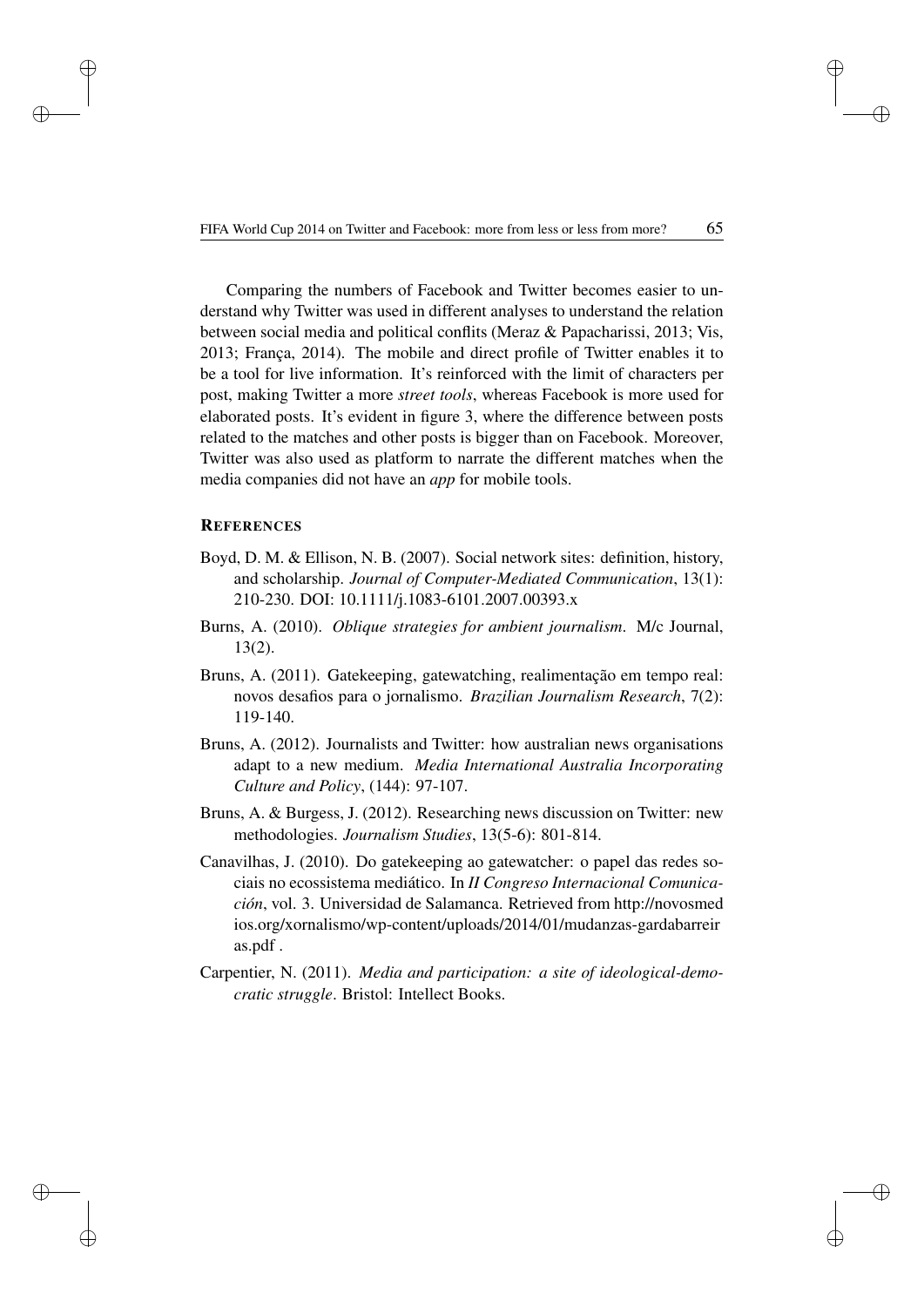✐

✐

✐

- Dahlgren, P. (2014). Participation and alternative democracy: social media and their contingencies. In P. Serra, E. Camilo & G. Gonçalves (Eds.), *Political participation and WEB 2.0* (pp. 61-87). Covilhã: LabCom.
- Deuze, M. (2013). Viver como um zumbi na mídia (é o único meio de sobreviver). *MATRIZes*, 7(2): 113-129.
- França, L. C. M. (2014). "Occupy Brazil": configurando uma rede de reações. *Culturas Midiáticas*, 7(1).
- Hermida, A. (2010). TWITTERING THE NEWS: the emergence of ambient journalism. *Journalism Practice*, 4(3): 297-308. DOI: 10.1080/1751278 1003640703
- Hermida, A. (2013). #JOURNALISM: reconfiguring journalism research about Twitter, one tweet at a time. *Digital Journalism*, 1(3): 295-313. DOI: 10.1080/21670811.2013.808456
- Jenkins, H. (2006). *Convergence culture: where old and new media collide*. New York: University Press.
- Jenkins, H. (2014). Rethinking convergence/culture. *Cultural Studies*, 28(2): 267-297. DOI: 10.1080/09502386.2013.801579
- Kperogi, F. A. (2011). Cooperation with the corporation? CNN and the hegemonic cooptation of citizen journalism through iReport.com. *New Media & Society*, 13(2): 314-329. DOI: 10.1177/1461444810373530
- Lasorsa, D. L.; Lewis, S. C. & Holton, A. E. (2012). NORMALIZING TWIT-TER: journalism practice in an emerging communication space. *Journalism Studies*, 13(1): 19-36. DOI: 10.1080/1461670X.2011.571825.
- Livingstone, S. (2010). Interactivity and participation on the Internet: young people's response to the civic sphere. In P. Dahlgren (Ed.), *Young citizens and new media: learning for democratic participation* (pp. 103-124). London: Routledge.
- Lopes, F.; Loureiro, L. & Neto, I. (2013a). *O real (ainda) mora aqui?*. Braga: CECS.
- Lopes, F.; Loureiro, L. & Neto, I. (2013b). O ecrã da (hiper) televisão: novos olhares a partir das emissões dedicadas ao Euro 2012 na TV portuguesa. *Observatorio (OBS\*)*, 7(3): 35-57.

✐

✐

✐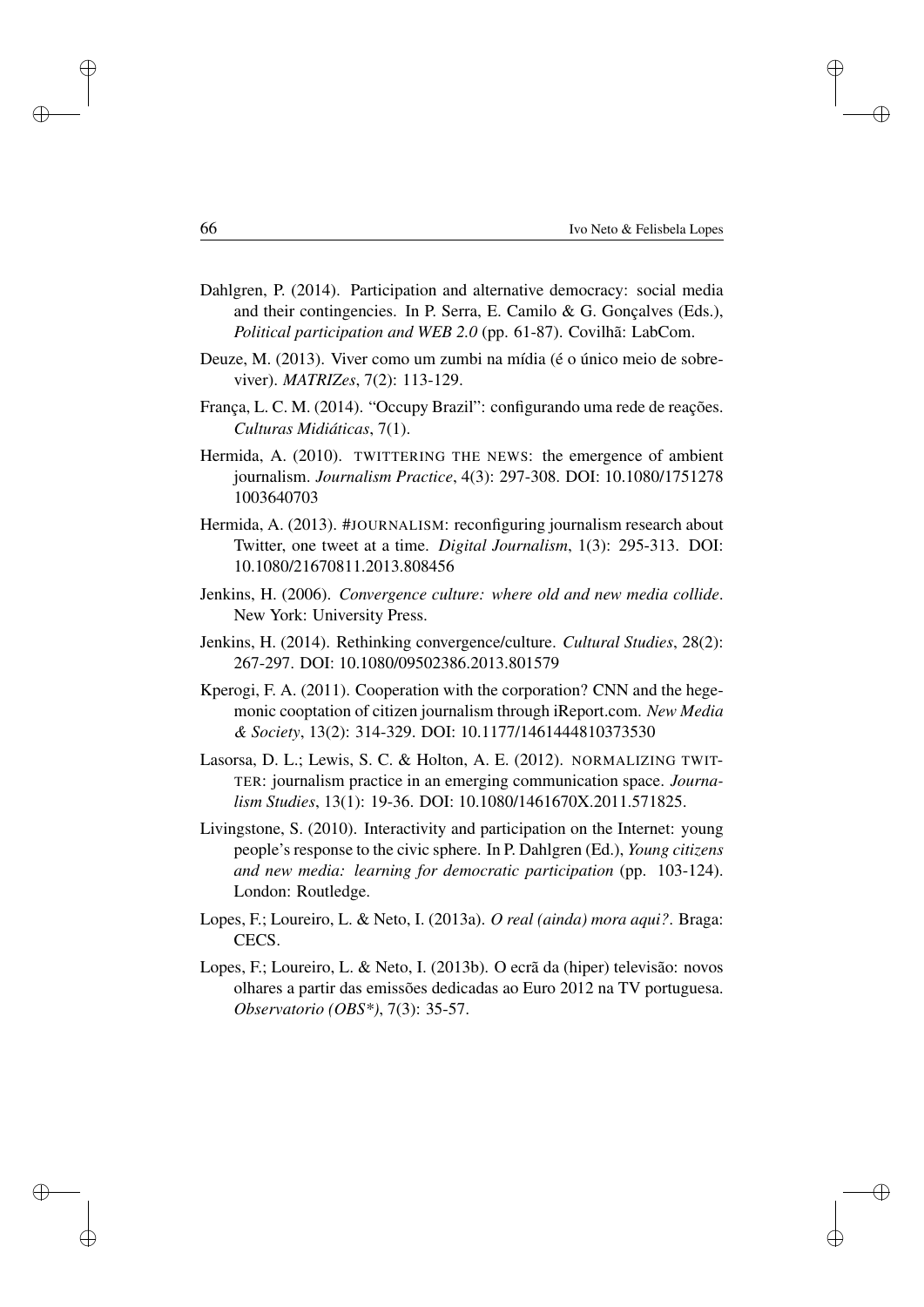✐

✐

✐

- Meraz, S. & Papacharissi, Z. (2013). Networked gatekeeping and networked framing on #Egypt. *The International Journal of Press/Politics*, 18(2): 138-166. DOI: 10.1177/1940161212474472
- Neto, I. (2014). Da TV para o tablet: o processo de convergência dos media portugueses no contexto dos dispositivos de informação móveis. *Derecom*, (16), 6.
- Neto, I. & Lopes, F. (2014). Do estádio para a mão: a narração dos jogos da fase final da Liga dos Campeões através das apps para o iPhone. *Observatorio (OBS\*)*, 8(4).
- Picard, R. G. (2014). Twilight or new dawn of journalism?: Evidence from the changing news ecosystem. *Journalism Studies*, 15(5): 500-510. DOI: 10.1080/1461670X.2014.895530
- Papacharissi, Z. (2014). Toward new journalism(s): affective news, hybridity, and liminal spaces. *Journalism Studies*, 16(1): 27-40. DOI: 10.1177/194 0161212474472
- Quick, K. S. & Feldman, M. S. (2011). Distinguishing participation and inclusion. *Journal of Planning Education and Research*, 31(3): 272-290. DOI: 10.1177/0739456X11410979
- Rodríguez, C. (2001). *Fissures in the mediascape: an international study of citizens' media*. NJ: Hampton Press.
- Van Dijck, J. (2013). The internet in flux: Twitter and the interpretative flexibility of microblogging. In F. Lee, L. Leung, J. L. Qiu & D. Ch (Eds.), *Frontiers in new media research* (pp. 222-241). New York, NY: Routledge.
- Vis, F. (2013). TWITTER AS A REPORTING TOOL FOR BREAKING NEWS: journalists tweeting the 2011 UK riots. *Digital Journalism*, 1(1): 27-47. DOI: 10.1080/21670811.2012.741316
- Williams, B. A. & Delli Carpini, M. X. (2004). Monica and Bill all the time and everywhere: the collapse of gatekeeping and agenda setting in the new media environment. *American Behavioral Scientist*, 47(9): 1208- 1230. DOI: 10.1177/0002764203262344

✐

✐

✐